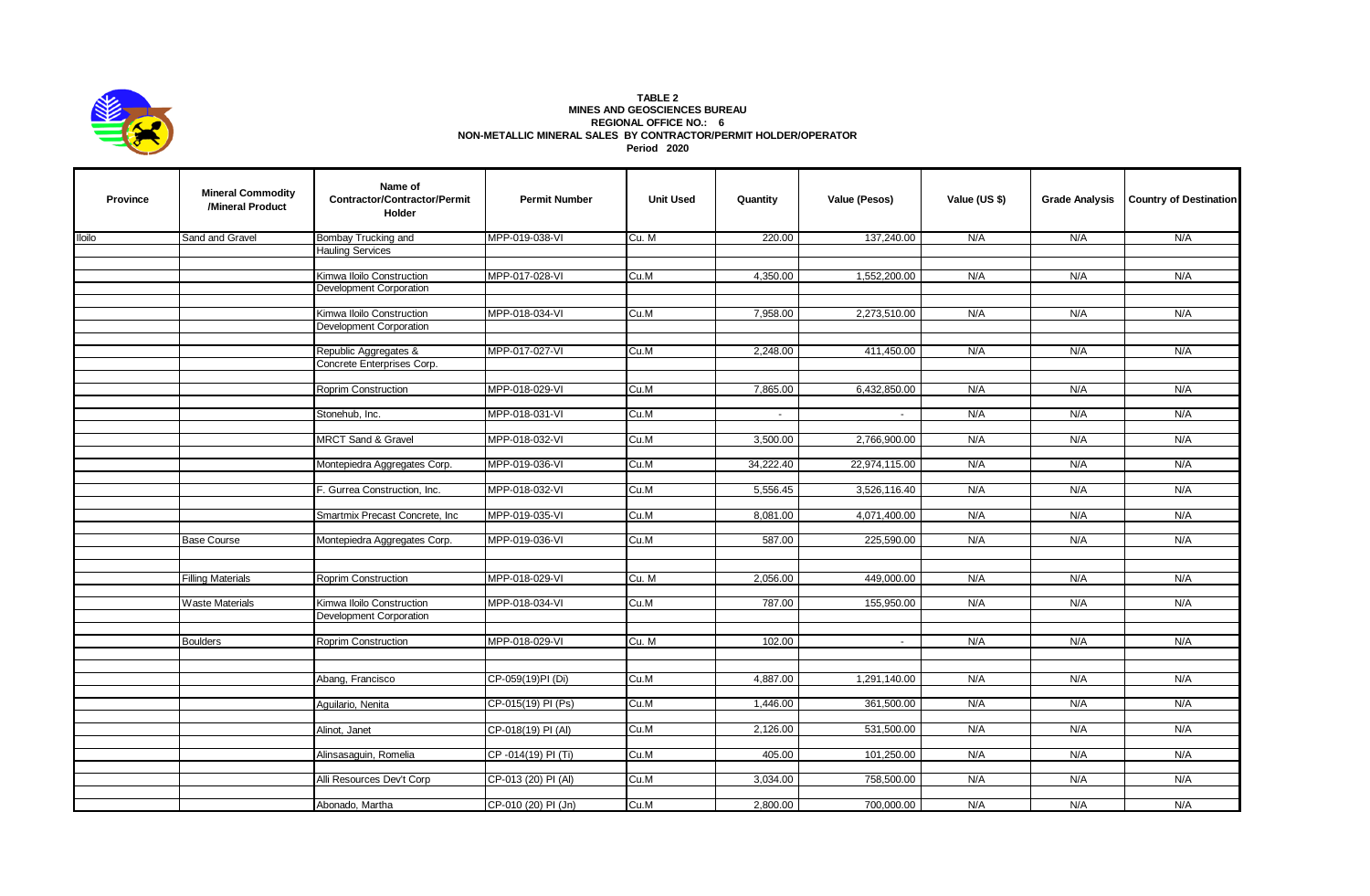| 500.00<br>125,000.00<br>CP-025 (20) PI (Bn/Pt)<br>Cu.M<br>N/A<br>N/A<br>N/A<br>Almarza, Anabelle<br>N/A<br>8,213.00<br>1,882,550.00<br>N/A<br>N/A<br>CP-061(19) PI (AI)<br>Cu.M<br>Altamira, Gil<br>CP-048 (20) PI (AI)<br>296.00<br>29,600.00<br>N/A<br>N/A<br>N/A<br>Amoto, Baltazar<br>Cu.M<br>Cu.M<br>2,601.00<br>650,250.00<br>N/A<br>N/A<br>N/A<br>Ampane, Rona<br>CP-056(19)PI(Lm)<br>343,500.00<br>N/A<br>N/A<br>Cu.M<br>1,374.00<br>N/A<br>Andaya, Ma. Mediatrix<br>CP-045(19) PI (Dn)<br>296,750.00<br>N/A<br>Cu.M<br>1,187.00<br>N/A<br>N/A<br>CP-058(19) PI (Dn)<br>Ang, Lina<br>5,950.00<br>1,249,000.00<br>N/A<br>N/A<br>N/A<br>Aragones, Ma. Merlyn<br>CP-027 (20) PI (Ca)<br>Cu.M<br>564.00<br>56,000.00<br>N/A<br>N/A<br>N/A<br>CP-028 (20) PI (Ps)<br>Cu.M<br>Arguelles, Jean<br>N/A<br>Cu.M<br>1,356.00<br>339,000.00<br>N/A<br>N/A<br>Balmaceda, George Nicole<br>CP-040(20)PI(Dn)<br>CP-018 (17) PI (Dn)<br>80.00<br>20,000.00<br>N/A<br>N/A<br>Cu.M<br>N/A<br>Balmaceda, Rodolfo Jr.<br>CP-072 (19) PI (Dn)<br>6,036.00<br>1,509,000.00<br>N/A<br>N/A<br>N/A<br>Banate, Irene<br>Cu.M<br>CP-052(19)PI (Ca)<br>Cu.M<br>4,262.00<br>1,065,500.00<br>N/A<br>N/A<br>N/A<br>Bejemino, Nathaniel<br>Cu.M<br>2,197,000.00<br>N/A<br>N/A<br>N/A<br>CP-068(19) PI(Dn)<br>8,788.00<br>Belmonte, Jocelyn<br>N/A<br>CP-050(19)PI(Dn)<br>Cu.M<br>7,772.00<br>1,711,750.00<br>N/A<br>N/A<br>Belmonte, Veronica<br>CP-018(20)PI(Lm)<br>978.00<br>113,550.00<br>N/A<br>N/A<br>Biyo, Kim Jan<br>Cu.M<br>N/A<br>1,529.00<br>N/A<br>N/A<br>CP-073 (19) PI (Lm)<br>Cu.M<br>382,250.00<br>N/A<br>Borres, Rey<br>4,863.00<br>1,215,750.00<br>CP-043(19) PI (Pt, Bn)<br>Cu.M<br>N/A<br>N/A<br>N/A<br>Brazas, Joel<br>4,792.00<br>1,198,000.00<br>N/A<br>N/A<br>CP-060(19) PI (Di)<br>Cu.M<br>N/A<br>Bolivar, Lindin Glenn<br>CP-034(19) PI (Dn)<br>Cu.M<br>2,999.00<br>749,750.00<br>N/A<br>N/A<br>N/A<br>Cachuela, John<br>Cu.M<br>1,819.00<br>454,750.00<br>N/A<br>N/A<br>N/A<br>Capatan, lan John<br>CP-079 (19) PI (Ln)<br>602,250.00<br>N/A<br>N/A<br>N/A |
|---------------------------------------------------------------------------------------------------------------------------------------------------------------------------------------------------------------------------------------------------------------------------------------------------------------------------------------------------------------------------------------------------------------------------------------------------------------------------------------------------------------------------------------------------------------------------------------------------------------------------------------------------------------------------------------------------------------------------------------------------------------------------------------------------------------------------------------------------------------------------------------------------------------------------------------------------------------------------------------------------------------------------------------------------------------------------------------------------------------------------------------------------------------------------------------------------------------------------------------------------------------------------------------------------------------------------------------------------------------------------------------------------------------------------------------------------------------------------------------------------------------------------------------------------------------------------------------------------------------------------------------------------------------------------------------------------------------------------------------------------------------------------------------------------------------------------------------------------------------------------------------------------------------------------------------------------------------------------------------------------------------------------------------------------------------|
|                                                                                                                                                                                                                                                                                                                                                                                                                                                                                                                                                                                                                                                                                                                                                                                                                                                                                                                                                                                                                                                                                                                                                                                                                                                                                                                                                                                                                                                                                                                                                                                                                                                                                                                                                                                                                                                                                                                                                                                                                                                               |
|                                                                                                                                                                                                                                                                                                                                                                                                                                                                                                                                                                                                                                                                                                                                                                                                                                                                                                                                                                                                                                                                                                                                                                                                                                                                                                                                                                                                                                                                                                                                                                                                                                                                                                                                                                                                                                                                                                                                                                                                                                                               |
|                                                                                                                                                                                                                                                                                                                                                                                                                                                                                                                                                                                                                                                                                                                                                                                                                                                                                                                                                                                                                                                                                                                                                                                                                                                                                                                                                                                                                                                                                                                                                                                                                                                                                                                                                                                                                                                                                                                                                                                                                                                               |
|                                                                                                                                                                                                                                                                                                                                                                                                                                                                                                                                                                                                                                                                                                                                                                                                                                                                                                                                                                                                                                                                                                                                                                                                                                                                                                                                                                                                                                                                                                                                                                                                                                                                                                                                                                                                                                                                                                                                                                                                                                                               |
|                                                                                                                                                                                                                                                                                                                                                                                                                                                                                                                                                                                                                                                                                                                                                                                                                                                                                                                                                                                                                                                                                                                                                                                                                                                                                                                                                                                                                                                                                                                                                                                                                                                                                                                                                                                                                                                                                                                                                                                                                                                               |
|                                                                                                                                                                                                                                                                                                                                                                                                                                                                                                                                                                                                                                                                                                                                                                                                                                                                                                                                                                                                                                                                                                                                                                                                                                                                                                                                                                                                                                                                                                                                                                                                                                                                                                                                                                                                                                                                                                                                                                                                                                                               |
|                                                                                                                                                                                                                                                                                                                                                                                                                                                                                                                                                                                                                                                                                                                                                                                                                                                                                                                                                                                                                                                                                                                                                                                                                                                                                                                                                                                                                                                                                                                                                                                                                                                                                                                                                                                                                                                                                                                                                                                                                                                               |
|                                                                                                                                                                                                                                                                                                                                                                                                                                                                                                                                                                                                                                                                                                                                                                                                                                                                                                                                                                                                                                                                                                                                                                                                                                                                                                                                                                                                                                                                                                                                                                                                                                                                                                                                                                                                                                                                                                                                                                                                                                                               |
|                                                                                                                                                                                                                                                                                                                                                                                                                                                                                                                                                                                                                                                                                                                                                                                                                                                                                                                                                                                                                                                                                                                                                                                                                                                                                                                                                                                                                                                                                                                                                                                                                                                                                                                                                                                                                                                                                                                                                                                                                                                               |
|                                                                                                                                                                                                                                                                                                                                                                                                                                                                                                                                                                                                                                                                                                                                                                                                                                                                                                                                                                                                                                                                                                                                                                                                                                                                                                                                                                                                                                                                                                                                                                                                                                                                                                                                                                                                                                                                                                                                                                                                                                                               |
|                                                                                                                                                                                                                                                                                                                                                                                                                                                                                                                                                                                                                                                                                                                                                                                                                                                                                                                                                                                                                                                                                                                                                                                                                                                                                                                                                                                                                                                                                                                                                                                                                                                                                                                                                                                                                                                                                                                                                                                                                                                               |
|                                                                                                                                                                                                                                                                                                                                                                                                                                                                                                                                                                                                                                                                                                                                                                                                                                                                                                                                                                                                                                                                                                                                                                                                                                                                                                                                                                                                                                                                                                                                                                                                                                                                                                                                                                                                                                                                                                                                                                                                                                                               |
|                                                                                                                                                                                                                                                                                                                                                                                                                                                                                                                                                                                                                                                                                                                                                                                                                                                                                                                                                                                                                                                                                                                                                                                                                                                                                                                                                                                                                                                                                                                                                                                                                                                                                                                                                                                                                                                                                                                                                                                                                                                               |
|                                                                                                                                                                                                                                                                                                                                                                                                                                                                                                                                                                                                                                                                                                                                                                                                                                                                                                                                                                                                                                                                                                                                                                                                                                                                                                                                                                                                                                                                                                                                                                                                                                                                                                                                                                                                                                                                                                                                                                                                                                                               |
|                                                                                                                                                                                                                                                                                                                                                                                                                                                                                                                                                                                                                                                                                                                                                                                                                                                                                                                                                                                                                                                                                                                                                                                                                                                                                                                                                                                                                                                                                                                                                                                                                                                                                                                                                                                                                                                                                                                                                                                                                                                               |
|                                                                                                                                                                                                                                                                                                                                                                                                                                                                                                                                                                                                                                                                                                                                                                                                                                                                                                                                                                                                                                                                                                                                                                                                                                                                                                                                                                                                                                                                                                                                                                                                                                                                                                                                                                                                                                                                                                                                                                                                                                                               |
|                                                                                                                                                                                                                                                                                                                                                                                                                                                                                                                                                                                                                                                                                                                                                                                                                                                                                                                                                                                                                                                                                                                                                                                                                                                                                                                                                                                                                                                                                                                                                                                                                                                                                                                                                                                                                                                                                                                                                                                                                                                               |
|                                                                                                                                                                                                                                                                                                                                                                                                                                                                                                                                                                                                                                                                                                                                                                                                                                                                                                                                                                                                                                                                                                                                                                                                                                                                                                                                                                                                                                                                                                                                                                                                                                                                                                                                                                                                                                                                                                                                                                                                                                                               |
|                                                                                                                                                                                                                                                                                                                                                                                                                                                                                                                                                                                                                                                                                                                                                                                                                                                                                                                                                                                                                                                                                                                                                                                                                                                                                                                                                                                                                                                                                                                                                                                                                                                                                                                                                                                                                                                                                                                                                                                                                                                               |
|                                                                                                                                                                                                                                                                                                                                                                                                                                                                                                                                                                                                                                                                                                                                                                                                                                                                                                                                                                                                                                                                                                                                                                                                                                                                                                                                                                                                                                                                                                                                                                                                                                                                                                                                                                                                                                                                                                                                                                                                                                                               |
|                                                                                                                                                                                                                                                                                                                                                                                                                                                                                                                                                                                                                                                                                                                                                                                                                                                                                                                                                                                                                                                                                                                                                                                                                                                                                                                                                                                                                                                                                                                                                                                                                                                                                                                                                                                                                                                                                                                                                                                                                                                               |
|                                                                                                                                                                                                                                                                                                                                                                                                                                                                                                                                                                                                                                                                                                                                                                                                                                                                                                                                                                                                                                                                                                                                                                                                                                                                                                                                                                                                                                                                                                                                                                                                                                                                                                                                                                                                                                                                                                                                                                                                                                                               |
|                                                                                                                                                                                                                                                                                                                                                                                                                                                                                                                                                                                                                                                                                                                                                                                                                                                                                                                                                                                                                                                                                                                                                                                                                                                                                                                                                                                                                                                                                                                                                                                                                                                                                                                                                                                                                                                                                                                                                                                                                                                               |
|                                                                                                                                                                                                                                                                                                                                                                                                                                                                                                                                                                                                                                                                                                                                                                                                                                                                                                                                                                                                                                                                                                                                                                                                                                                                                                                                                                                                                                                                                                                                                                                                                                                                                                                                                                                                                                                                                                                                                                                                                                                               |
|                                                                                                                                                                                                                                                                                                                                                                                                                                                                                                                                                                                                                                                                                                                                                                                                                                                                                                                                                                                                                                                                                                                                                                                                                                                                                                                                                                                                                                                                                                                                                                                                                                                                                                                                                                                                                                                                                                                                                                                                                                                               |
|                                                                                                                                                                                                                                                                                                                                                                                                                                                                                                                                                                                                                                                                                                                                                                                                                                                                                                                                                                                                                                                                                                                                                                                                                                                                                                                                                                                                                                                                                                                                                                                                                                                                                                                                                                                                                                                                                                                                                                                                                                                               |
|                                                                                                                                                                                                                                                                                                                                                                                                                                                                                                                                                                                                                                                                                                                                                                                                                                                                                                                                                                                                                                                                                                                                                                                                                                                                                                                                                                                                                                                                                                                                                                                                                                                                                                                                                                                                                                                                                                                                                                                                                                                               |
|                                                                                                                                                                                                                                                                                                                                                                                                                                                                                                                                                                                                                                                                                                                                                                                                                                                                                                                                                                                                                                                                                                                                                                                                                                                                                                                                                                                                                                                                                                                                                                                                                                                                                                                                                                                                                                                                                                                                                                                                                                                               |
| CP-019(19) PI (Ps)<br>Cu.M<br>2,409.00<br>Caritativo, Esteban                                                                                                                                                                                                                                                                                                                                                                                                                                                                                                                                                                                                                                                                                                                                                                                                                                                                                                                                                                                                                                                                                                                                                                                                                                                                                                                                                                                                                                                                                                                                                                                                                                                                                                                                                                                                                                                                                                                                                                                                 |
| CP-003(19) PI(Pt)<br>Cu.M<br>480.00<br>120,000.00<br>N/A<br>N/A<br>N/A<br>Caro, Constancio, Jr.                                                                                                                                                                                                                                                                                                                                                                                                                                                                                                                                                                                                                                                                                                                                                                                                                                                                                                                                                                                                                                                                                                                                                                                                                                                                                                                                                                                                                                                                                                                                                                                                                                                                                                                                                                                                                                                                                                                                                               |
| CP-051(19)PI (AI)<br>Cu.M<br>3,587.00<br>896,750.00<br>N/A<br>N/A<br>N/A<br>Carpio, Daisy                                                                                                                                                                                                                                                                                                                                                                                                                                                                                                                                                                                                                                                                                                                                                                                                                                                                                                                                                                                                                                                                                                                                                                                                                                                                                                                                                                                                                                                                                                                                                                                                                                                                                                                                                                                                                                                                                                                                                                     |
|                                                                                                                                                                                                                                                                                                                                                                                                                                                                                                                                                                                                                                                                                                                                                                                                                                                                                                                                                                                                                                                                                                                                                                                                                                                                                                                                                                                                                                                                                                                                                                                                                                                                                                                                                                                                                                                                                                                                                                                                                                                               |
| 1,259.00<br>180,450.00<br>N/A<br>N/A<br>CP-013(19) PI (Zr)<br>Cu.M<br>N/A<br>Carton, Ignacio                                                                                                                                                                                                                                                                                                                                                                                                                                                                                                                                                                                                                                                                                                                                                                                                                                                                                                                                                                                                                                                                                                                                                                                                                                                                                                                                                                                                                                                                                                                                                                                                                                                                                                                                                                                                                                                                                                                                                                  |
| CP-014 (20) PI (Ca)<br>2,863.00<br>771,550.00<br>N/A<br>N/A<br>N/A<br>Castor, Benjamin Jr.<br>Cu.M                                                                                                                                                                                                                                                                                                                                                                                                                                                                                                                                                                                                                                                                                                                                                                                                                                                                                                                                                                                                                                                                                                                                                                                                                                                                                                                                                                                                                                                                                                                                                                                                                                                                                                                                                                                                                                                                                                                                                            |
|                                                                                                                                                                                                                                                                                                                                                                                                                                                                                                                                                                                                                                                                                                                                                                                                                                                                                                                                                                                                                                                                                                                                                                                                                                                                                                                                                                                                                                                                                                                                                                                                                                                                                                                                                                                                                                                                                                                                                                                                                                                               |
| CP-049 (20) PI (Dn)<br>209.00<br>31,350.00<br>N/A<br>N/A<br>Catalan, Reynaldo<br>Cu.M<br>N/A                                                                                                                                                                                                                                                                                                                                                                                                                                                                                                                                                                                                                                                                                                                                                                                                                                                                                                                                                                                                                                                                                                                                                                                                                                                                                                                                                                                                                                                                                                                                                                                                                                                                                                                                                                                                                                                                                                                                                                  |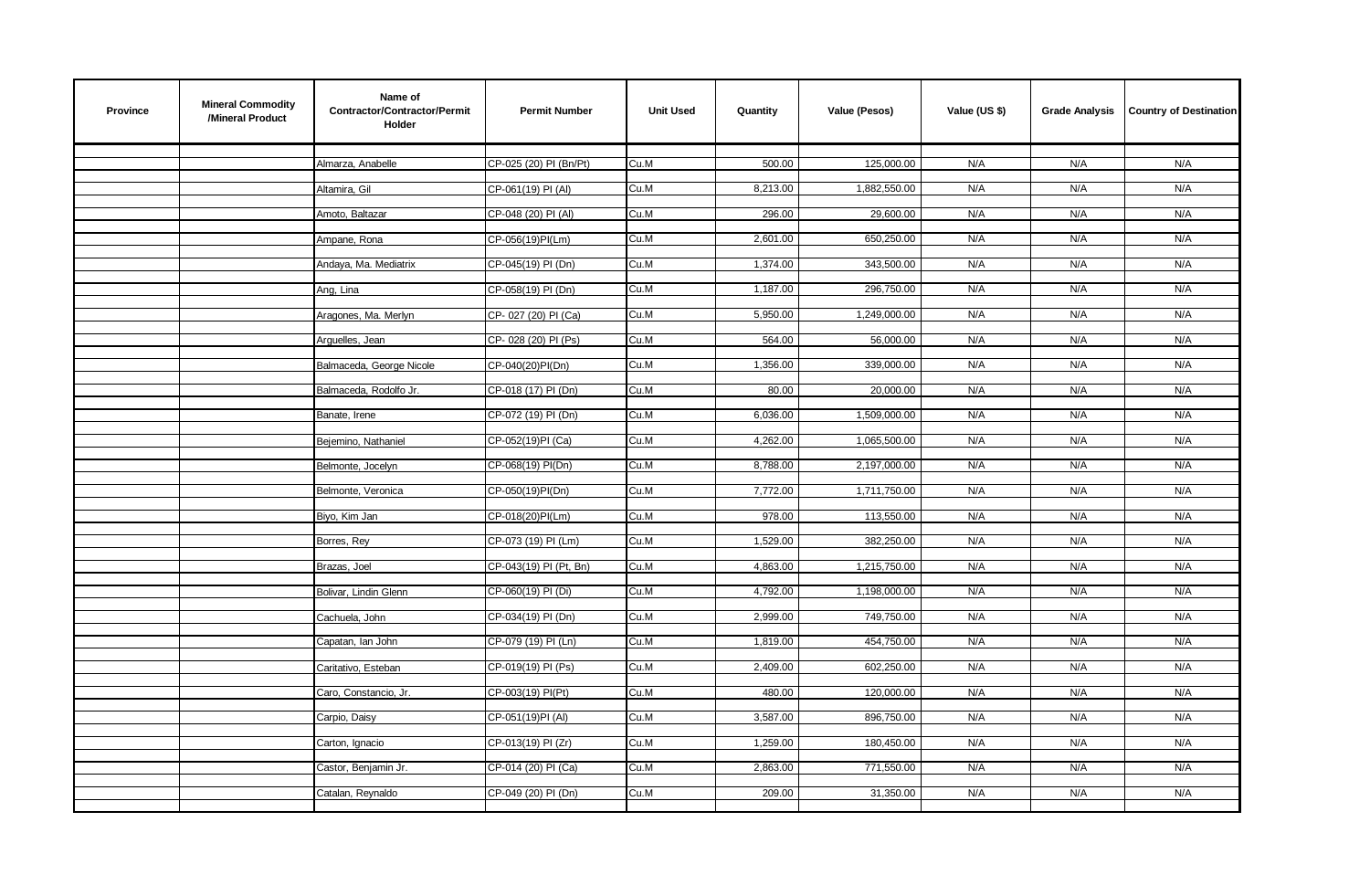| <b>Province</b> | <b>Mineral Commodity</b><br>/Mineral Product | Name of<br>Contractor/Contractor/Permit<br>Holder | <b>Permit Number</b>    | <b>Unit Used</b> | Quantity | Value (Pesos) | Value (US \$) | <b>Grade Analysis</b> | <b>Country of Destination</b> |
|-----------------|----------------------------------------------|---------------------------------------------------|-------------------------|------------------|----------|---------------|---------------|-----------------------|-------------------------------|
|                 |                                              | Catera, Helen                                     | CP-036 (20) PI (Ti)     | Cu.M             | 239.00   | 59,750.00     | N/A           | N/A                   | N/A                           |
|                 |                                              | Catolin, Darwin                                   | CP-008 (20) PI (Ca)     | Cu.M             | 6,451.00 | 1,612,750.00  | N/A           | N/A                   | N/A                           |
|                 |                                              | Cepe, Ma. Joji                                    | CP-006(19) PI (Di)      | Cu.M             | 1,275.00 | 318,750.00    | N/A           | N/A                   | N/A                           |
|                 |                                              |                                                   |                         |                  |          |               |               |                       |                               |
|                 |                                              | Chiva, Aida                                       | CP-029(19) PI (Ca)      | Cu.M             | 2,322.00 | 580,500.00    | N/A           | N/A                   | N/A                           |
|                 |                                              | Chua, Ramon                                       | CP-010(19) PI (Lm)      | Cu.M             | 1,503.00 | 375,750.00    | N/A           | N/A                   | N/A                           |
|                 |                                              | Conte, Romel                                      | CP-024 (20) PI (Se)     | Cu.M             | 385.00   | 78,100.00     | N/A           | N/A                   | N/A                           |
|                 |                                              | Consumo, Edwin                                    | CP-065(19) PI (Ca)      | Cu.M             | 3,876.00 | 969,900.00    | N/A           | N/A                   | N/A                           |
|                 |                                              | Delarosa, Rudolph                                 | CP-006 (20) PI (Ca)     | Cu.M             | 4,318.00 | 1,079,500.00  | N/A           | N/A                   | N/A                           |
|                 |                                              |                                                   |                         |                  |          |               |               |                       |                               |
|                 |                                              | Demos, Warlito                                    | CP-062(19)PI            | Cu.M             | 6,448.00 | 1,612,000.00  | N/A           | N/A                   | N/A                           |
|                 |                                              | Deocampo, Alfonso                                 | CP-042(19) PI (Dn)      | Cu.M             | 501.00   | 125,250.00    | N/A           | N/A                   | N/A                           |
|                 |                                              | Dormitorio, Hazel                                 | CP-007 (20) PI (Bn, Pt) | Cu.M             | 1,702.00 | 425,500.00    | N/A           | N/A                   | N/A                           |
|                 |                                              | Dumpit, Nenita                                    | CP-074 (19) PI (Di)     | Cu.M             | 1,594.00 | 398,500.00    | N/A           | N/A                   | N/A                           |
|                 |                                              | Espana, Betty                                     | Cp-027(19) PI (Tu)      | Cu.M             | 650.00   | 162,500.00    | N/A           | N/A                   | N/A                           |
|                 |                                              |                                                   |                         |                  |          |               |               |                       |                               |
|                 |                                              | Espinosa, Arceli                                  | CP-030(20)PI (Dn)       | Cu.M             | 832.00   | 171,780.00    | N/A           | N/A                   | N/A                           |
|                 |                                              | Fama, Edwin Jr.                                   | CP-031(19) PI (Jn)      | Cu.M             | 3,509.00 | 877,250.00    | N/A           | N/A                   | N/A                           |
|                 |                                              | Fama, John Hanzel                                 | CP-020(20) PI (Jn)      | Cu.M             | 1,850.00 | 462,500.00    | N/A           | N/A                   | N/A                           |
|                 |                                              | Fama, Merlyn                                      | CP-071 (19) PI (Jn)     | Cu.M             | 3,600.00 | 900,000.00    | N/A           | N/A                   | N/A                           |
|                 |                                              | Gayapa, Hayde Marie                               | CP-075 (19) PI (Ti)     | Cu.M             | 2,456.00 | 614,000.00    | N/A           | N/A                   | N/A                           |
|                 |                                              |                                                   |                         |                  |          |               |               |                       |                               |
|                 |                                              | Gayatgay, Maricel                                 | CP-047(19) PI (Tu)      | Cu.M             | 1,832.00 | 458,000.00    | N/A           | N/A                   | N/A                           |
|                 |                                              | Gelasan, Jessie                                   | CP-026 (19) PI (Tu)     | Cu.M             | 310.00   | 77,500.00     | N/A           | N/A                   | N/A                           |
|                 |                                              | Gellor, Marie Cleofas                             | CP-055(19)PI(Ln)        | Cu.M             | 3,730.00 | 932,500.00    | N/A           | N/A                   | N/A                           |
|                 |                                              | Gesulgon, Jocelyn                                 | CP-022 (20) PI (Gu)     | Cu.M             | 2,254.00 | 563,500.00    | N/A           | N/A                   | N/A                           |
|                 |                                              | Golez, June Elison                                | CP-043(20) PI (Bn/Pt)   | Cu.M             | 243.00   | 15,370.00     | N/A           | N/A                   | N/A                           |
|                 |                                              |                                                   |                         |                  |          |               |               |                       |                               |
|                 |                                              | Gotera, Joevani                                   | CP-046(19) PI (Gu)      | Cu.M             | 3,223.00 | 805,750.00    | N/A           | N/A                   | N/A                           |
|                 |                                              | Grabato, Ireneo II                                | CP-059 (20) PI (Jn)     | Cu.M             | 400.00   | 100,000.00    | N/A           | N/A                   | N/A                           |
|                 |                                              | Gutierrez, Candida                                | CP-070 (20) PI (Dn)     | Cu.M             | 180.00   | 45,000.00     | N/A           | N/A                   | N/A                           |
|                 |                                              | Harder, Geraldine                                 | CP-048(19) PI (Dn)      | Cu.M             | 1,890.00 | 472,500.00    | N/A           | N/A                   | N/A                           |
|                 |                                              |                                                   |                         |                  |          |               |               |                       |                               |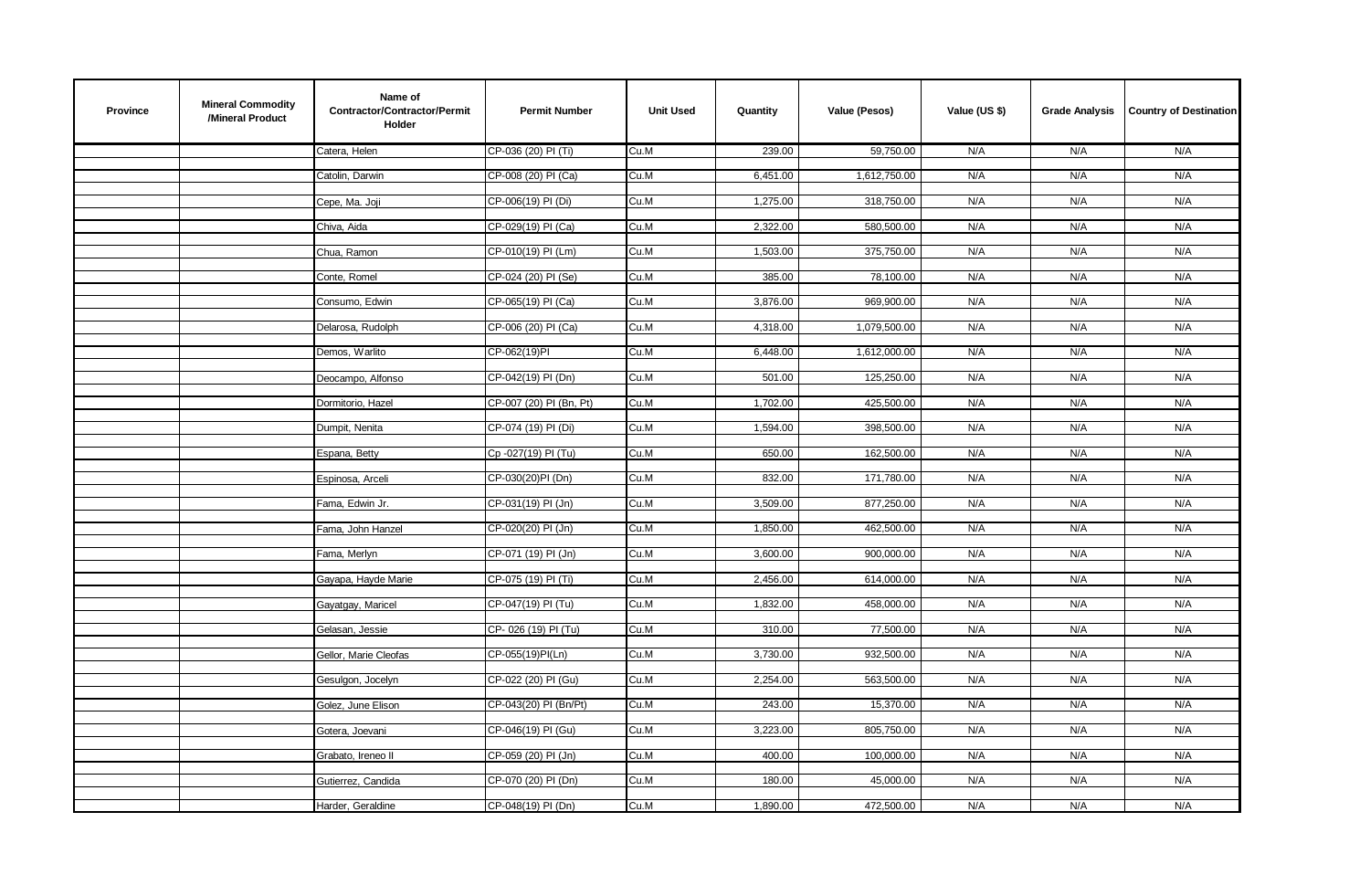| <b>Province</b> | <b>Mineral Commodity</b><br>/Mineral Product | Name of<br>Contractor/Contractor/Permit<br>Holder | <b>Permit Number</b> | <b>Unit Used</b> | Quantity | Value (Pesos) | Value (US \$) | <b>Grade Analysis</b> | <b>Country of Destination</b> |
|-----------------|----------------------------------------------|---------------------------------------------------|----------------------|------------------|----------|---------------|---------------|-----------------------|-------------------------------|
|                 |                                              | Hermont Sugar Plantation, Inc.                    | CP-009 (20) PI (Di)  | Cu.M             | 3,728.00 | 784,775.00    | N/A           | N/A                   | N/A                           |
|                 |                                              | Ibanez, Regie                                     | CP-067(19) PI (Le)   | Cu.M             | 2,855.00 | 713,750.00    | N/A           | N/A                   | N/A                           |
|                 |                                              | Jalandoni, Cecilia                                | CP-020(19) PI (Ca)   | Cu.M             | 4,840.00 | 1,210,000.00  | N/A           | N/A                   | N/A                           |
|                 |                                              | Jalandoni, Edeweiss                               | CP-011 (20) PI (CI)  | Cu.M             | 4,591.00 | 1,147,750.00  | N/A           | N/A                   | N/A                           |
|                 |                                              | Jarencio, Remus                                   | CP-039(20)PI(Di)     | Cu.M             | 284.00   | 22,720.00     | N/A           | N/A                   | N/A                           |
|                 |                                              | Lacuit, Jornel                                    | CP-029 (20) PI (Ps)  | Cu.M             | 1,310.00 | 327,500.00    | N/A           | N/A                   | N/A                           |
|                 |                                              | Lagura, Kennith Kenji                             | CP-023(20) PI (Dn)   | Cu.M             | 1,015.00 | 253,750.00    | N/A           | N/A                   | N/A                           |
|                 |                                              | Lamery, Myrna                                     | CP-028(19) PI (Dn)   | Cu.M             | 3,665.00 | 916,250.00    | N/A           | N/A                   | N/A                           |
|                 |                                              | Landero, Syrell Ria                               | CP-045 (20) PI (Dn)  | Cu.M             | 1,124.00 | 142,420.00    | N/A           | N/A                   | N/A                           |
|                 |                                              | Lapastora, Glicer                                 | CP-016(20) PI (Dn)   | Cu.M             | 7,607.00 | 1,901,750.00  | N/A           | N/A                   | N/A                           |
|                 |                                              | Larano, Mark Anthony                              | CP-031(20)PI(Di)     | Cu.M             | 356.00   | 89,000.00     | N/A           | N/A                   | N/A                           |
|                 |                                              | Ledesma, Pedro                                    | CP-004 (20) PI (Ti)  | Cu.M             | 2,324.00 | 581,000.00    | N/A           | N/A                   | N/A                           |
|                 |                                              | Legayada, Ramon                                   | CP-035(19) PI (Lm)   | Cu.M             | 1,087.00 | 271,750.00    | N/A           | N/A                   | N/A                           |
|                 |                                              | Leonida, Eduardo                                  | CP-005(19) PI (Ln)   | Cu.M             | 160.00   | 40,000.00     | N/A           | N/A                   | N/A                           |
|                 |                                              | Lopez, Christine                                  | CP-021(19) PI (Lm)   | Cu.M             | 1,215.00 | 303,750.00    | N/A           | N/A                   | N/A                           |
|                 |                                              | Lopez, Rogelene                                   | CP-066(19) PI (Lm)   | Cu.M             | 1,434.00 | 358,500.00    | N/A           | N/A                   | N/A                           |
|                 |                                              | Lesondra, Lyn                                     | CP-052 (20) PI (Lm)  | Cu.M             | 60.00    | 15,000.00     | N/A           | N/A                   | N/A                           |
|                 |                                              | Locsin, Krista Allen                              | CP-057 (20) PI (Jn)  | Cu.M             | 1,251.00 | 125,100.00    | N/A           | N/A                   | N/A                           |
|                 |                                              | Madoginog, Lourdes                                | CP-056(20) PI (Ma)   | Cu.M             | 402.00   | 40,200.00     | N/A           | N/A                   | N/A                           |
|                 |                                              | Magbanua, James Bryan                             | CP-054(19) PI (Di)   | Cu.M             | 1,565.00 | 391,250.00    | N/A           | N/A                   | N/A                           |
|                 |                                              | Maravilla, Lyle Van Clyde                         | CP-057(19)PI (Ca)    | Cu.M             | 3,270.00 | 817,500.00    | N/A           | N/A                   | N/A                           |
|                 |                                              | Mujal, Dandy Sr.                                  | CP-036(19) PI (Mg)   | Cu.M             | 1,278.00 | 319,500.00    | N/A           | N/A                   | N/A                           |
|                 |                                              | Napud, Remedios                                   | CP-034 (20) PI (Mg)  | Cu.M             | 254.00   | 63,500.00     | N/A           | N/A                   | N/A                           |
|                 |                                              | Navarra, Joe Frie                                 | CP-012(19) PI (Lm)   | Cu.M             | 27.00    | 6,750.00      | N/A           | N/A                   | N/A                           |
|                 |                                              | Navarra, Paterno Cyril                            | CP-078 (19) PI (Lm)  | Cu.M             | 3,878.00 | 740,700.00    | N/A           | N/A                   | N/A                           |
|                 |                                              | Nolasco, Rolin                                    | CP-064(19) PI (Dn)   | Cu.M             | 2,654.00 | 663,500.00    | N/A           | N/A                   | N/A                           |
|                 |                                              |                                                   |                      |                  |          |               |               |                       |                               |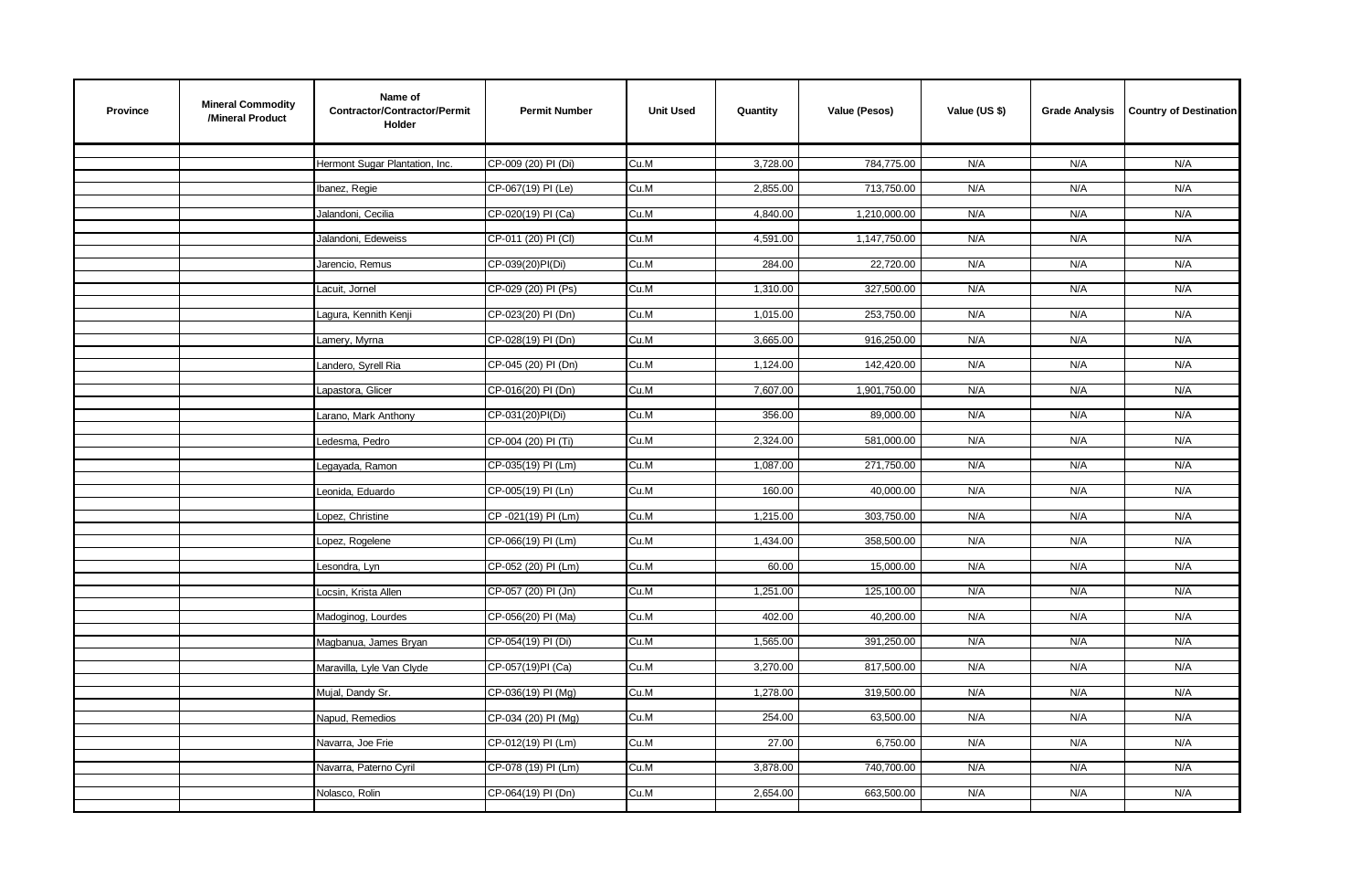| <b>Province</b> | <b>Mineral Commodity</b><br>/Mineral Product | Name of<br>Contractor/Contractor/Permit<br>Holder | <b>Permit Number</b>    | <b>Unit Used</b> | Quantity | Value (Pesos) | Value (US \$) | <b>Grade Analysis</b> | <b>Country of Destination</b> |
|-----------------|----------------------------------------------|---------------------------------------------------|-------------------------|------------------|----------|---------------|---------------|-----------------------|-------------------------------|
|                 |                                              | Octaviano. Aires                                  | CP-069(19) PI (AI)      | Cu.M             | 1,036.00 | 259,000.00    | N/A           | N/A                   | N/A                           |
|                 |                                              | Padilla, Sonia                                    | CP-033(20)PI(Dn)        | Cu.M             | 978.00   | 209,192.00    | N/A           | N/A                   | N/A                           |
|                 |                                              | Palma, Nestor                                     | CP-076 (19) PI (Di)     | Cu.M             | 740.00   | 185,000.00    | N/A           | N/A                   | N/A                           |
|                 |                                              |                                                   |                         |                  |          |               |               |                       |                               |
|                 |                                              | Panes, Rey Isidro                                 | CP-017(20) PI (Zr)      | Cu.M             | 1,190.00 | 250,740.00    | N/A           | N/A                   | N/A                           |
|                 |                                              | Pasaporte, Christopher                            | CP-044(19) PI (Di)      | Cu.M             | 967.00   | 241,750.00    | N/A           | N/A                   | N/A                           |
|                 |                                              | Pastelero, Zedric Paul                            | CP-040(19) PI (Bv)      | Cu.M             | 190.00   | 47,500.00     | N/A           | N/A                   | N/A                           |
|                 |                                              | Pauya, Mark                                       | CP-021 (20) PI (Ca)     | Cu.M             | 1,549.00 | 338,400.00    | N/A           | N/A                   | N/A                           |
|                 |                                              | Pedregosa, Eden                                   | CP-058 (20) PI (Dn)     | Cu.M             | 424.00   | 33,920.00     | N/A           | N/A                   | N/A                           |
|                 |                                              |                                                   |                         |                  |          |               |               |                       |                               |
|                 |                                              | Pedrejas, Kirk                                    | CP-001 (20) PI (Pt, Di) | Cu.M             | 1,865.00 | 466,250.00    | N/A           | N/A                   | N/A                           |
|                 |                                              | Penol, Jean Margaret                              | CP-039 (19) PI (Ln)     | Cu.M             | 2,500.00 | 625,000.00    | N/A           | N/A                   | N/A                           |
|                 |                                              | Piccio, Philip Anthony                            | CP-005 (20) PI (Dn)     | Cu.M             | 4,571.00 | 1,142,750.00  | N/A           | N/A                   | N/A                           |
|                 |                                              | Plagata, Auli Aine                                | CP-046 (20) PI (Dn)     | Cu.M             | 370.00   | 29,600.00     | N/A           | N/A                   | N/A                           |
|                 |                                              | Ponte, Jojie                                      | CP-037(20) PI (Pt)      | Cu.M             | 191.00   | 47,750.00     | N/A           | N/A                   | N/A                           |
|                 |                                              |                                                   |                         |                  |          |               |               |                       |                               |
|                 |                                              | Precia, Lea                                       | CP-038 (19) PI (Jn)     | Cu.M             | 24.00    | 6,000.00      | N/A           | N/A                   | N/A                           |
|                 |                                              | Precia, Mary Liberty                              | CP-026 (20) PI (Ca)     | Cu.M             | 143.00   | 35,750.00     | N/A           | N/A                   | N/A                           |
|                 |                                              | Priagula, Nenita                                  | CP-015 (20) PI (Dn)     | Cu.M             | 1,225.00 | 183,750.00    | N/A           | N/A                   | N/A                           |
|                 |                                              | Rago, Fernando                                    | CP-070 (19) PI (Lm)     | Cu.M             | 1,519.00 | 209,920.00    | N/A           | N/A                   | N/A                           |
|                 |                                              | Roquios, Shiela Mae                               | CP-037(19) PI (Ps)      | Cu.M             | 1,418.00 | 354,500.00    | N/A           | N/A                   | N/A                           |
|                 |                                              |                                                   |                         |                  |          |               |               |                       |                               |
|                 |                                              | Sabarillo, Susan                                  | CP-041(19) PI (Ln)      | Cu.M             | 848.00   | 212,000.00    | N/A           | N/A                   | N/A                           |
|                 |                                              | Salibio, Arnulfo                                  | CP-012 (20) PI (Tu)     | Cu.M             | 1,502.00 | 375,500.00    | N/A           | N/A                   | N/A                           |
|                 |                                              | Salibio, Pedro                                    | CP-007(19)PI(Tu)        | Cu.M             | 440.00   | 110,000.00    | N/A           | N/A                   | N/A                           |
|                 |                                              | Salibio, Violeta                                  | CP-053 (20) PI (Tu)     | Cu.M             | 240.00   | 60,000.00     | N/A           | N/A                   | N/A                           |
|                 |                                              | San Agustin, Manuel Jr.                           | CP-030(19)PI (Ca)       | Cu.M             | 400.00   | 100,000.00    | N/A           | N/A                   | N/A                           |
|                 |                                              |                                                   |                         |                  |          |               |               |                       |                               |
|                 |                                              | Sobrevega, Bonifacio                              | CP-002 (20) PI (Lm)     | Cu.M             | 2,217.00 | 554,250.00    | N/A           | N/A                   | N/A                           |
|                 |                                              | Soriano, Constancia                               | CP-003 (20) PI (Mg)     | Cu.M             | 562.00   | 140,500.00    | N/A           | N/A                   | N/A                           |
|                 |                                              | Sorianosos, Daysi                                 | CP-042(20)PI(Di)        | Cu.M             | 301.00   | 50,000.00     | N/A           | N/A                   | N/A                           |
|                 |                                              | Suarnaba, Tommy Brian                             | CP-053(19) PI (AI)      | Cu.M             | 7,027.00 | 1,756,750.00  | N/A           | N/A                   | N/A                           |
|                 |                                              |                                                   |                         |                  |          |               |               |                       |                               |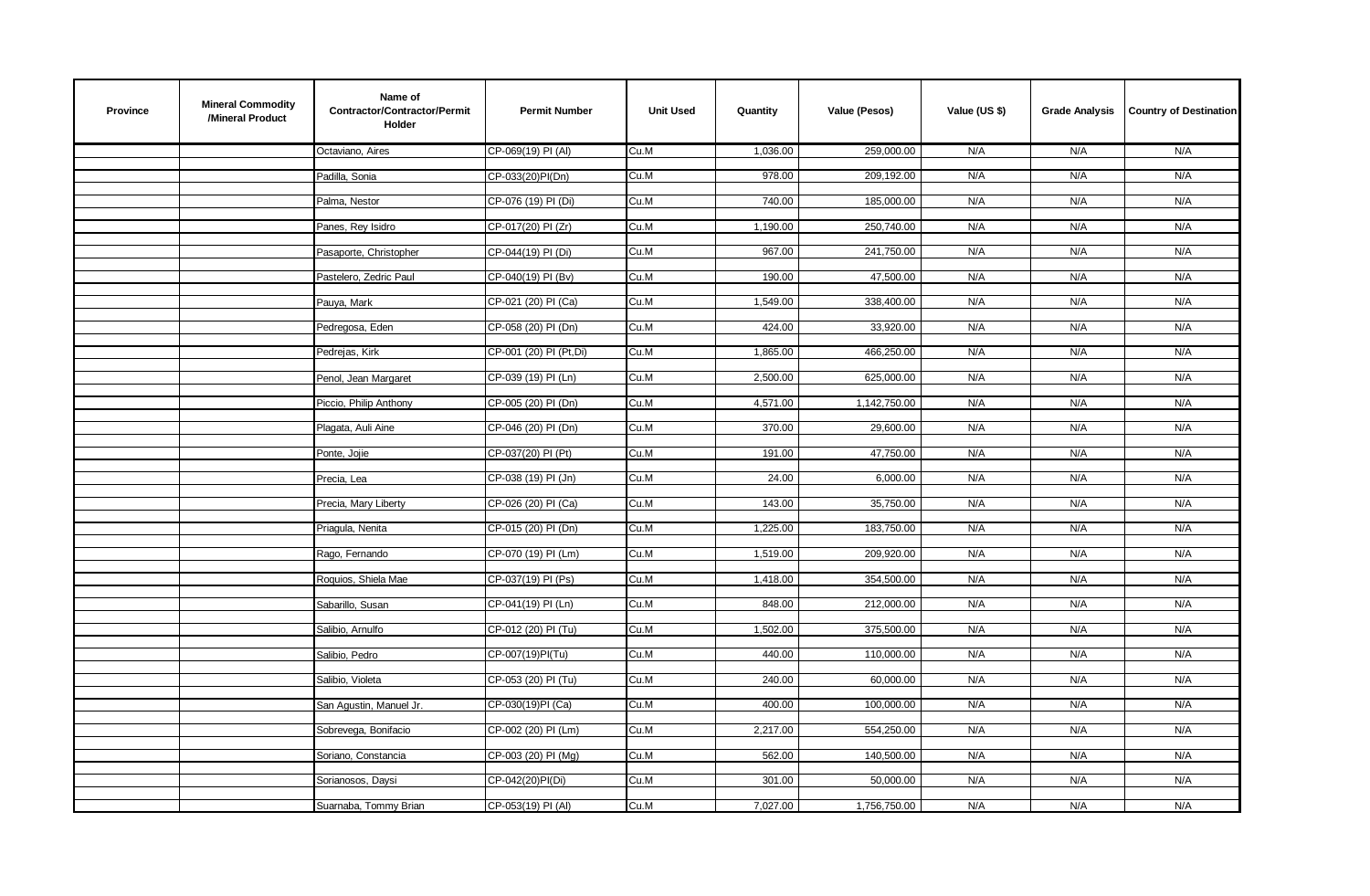| <b>Province</b> | <b>Mineral Commodity</b><br>/Mineral Product | Name of<br>Contractor/Contractor/Permit<br>Holder | <b>Permit Number</b> | <b>Unit Used</b> | Quantity | Value (Pesos) | Value (US \$) | <b>Grade Analysis</b> | <b>Country of Destination</b> |
|-----------------|----------------------------------------------|---------------------------------------------------|----------------------|------------------|----------|---------------|---------------|-----------------------|-------------------------------|
|                 |                                              | Tacsagon, Angymar                                 | CP-063(19)PI(Ti)     | Cu.M             | 3,091.00 | 772,750.00    | N/A           | N/A                   | N/A                           |
|                 |                                              | Tapales, Cecilia May                              | CP-032(20) PI (Ti)   | Cu.M             | 1,551.00 | 387,750.00    | N/A           | N/A                   | N/A                           |
|                 |                                              | Tayongtong, Mary Jean                             | CP-041(20) PI (Ti)   | Cu.M             | 603.00   | 150,750.00    | N/A           | N/A                   | N/A                           |
|                 |                                              | Vargas, Ma. Eva Cecilia                           | CP-077 (19) PI (Lm)  | Cu.M             | 2,277.00 | 452,550.00    | N/A           | N/A                   | N/A                           |
|                 |                                              | Villanueva, Gerardo                               | CP-032(19) PI (Ti)   | Cu.M             | 1,718.00 | 429,500.00    | N/A           | N/A                   | N/A                           |
|                 |                                              | National Irrigation Admin.                        | GP-001 (18) PI (Cb)  | Cu.M             | 140.00   | 49,000.00     | N/A           | N/A                   | N/A                           |
|                 |                                              | Municipal Gov'T.of Cabatuan                       | GP-002 (19) PI (Cb)  | Cu.M             | 1,783.00 | 624,050.00    | N/A           | N/A                   | N/A                           |
|                 |                                              | Agravante, Sheryll Grace                          | IP-01(19) PI (Se)    | Cu.M             | 9,234.00 | 3,231,900.00  | N/A           | N/A                   | N/A                           |
|                 |                                              | Calvo, Bernardo                                   | IP-05(18) PI (Ca)    | Cu.M             | 6,970.00 | 2,439,500.00  | N/A           | N/A                   | N/A                           |
|                 |                                              | <b>CAMCU Const. &amp; Supplies</b>                | IP-02(19) PI (Ln)    | Cu.M             | 3,978.00 | 1,476,900.00  | N/A           | N/A                   | N/A                           |
|                 |                                              | Chan, Jose Jr.                                    | IP-06 (18)PI (Ln)    | Cu.M             | 4,000.00 | 1,400,000.00  | N/A           | N/A                   | N/A                           |
|                 |                                              | Dela Cruz, Ma. Anita                              | IP-01(17) PI (Ti)    | Cu.M             | 1,900.00 | 665,000.00    | N/A           | N/A                   | N/A                           |
|                 |                                              | Delfin, Sanny                                     | IP-09 (18) PI (Ln)   | Cu.M             | 4,380.00 | 1,533,000.00  | N/A           | N/A                   | N/A                           |
|                 |                                              | Fortaleza, Abigail                                | IP-07(18) PI (Lm)    | Cu.M             | 2,000.00 | 738,400.00    | N/A           | N/A                   | N/A                           |
|                 |                                              | Gumana, Ramon Vincent                             | IP-01 (18) PI(Lm)    | Cu.M             | 5,347.00 | 1,871,450.00  | N/A           | N/A                   | N/A                           |
|                 |                                              | IBC                                               | IP-03(19) PI (Ca)    | Cu.M             | 1,370.00 | 470,500.00    | N/A           | N/A                   | N/A                           |
|                 |                                              | <b>IBC</b>                                        | IP-02 (20) PI (Ln)   | Cu.M             | 3,860.00 | 1,235,500.00  | N/A           | N/A                   | N/A                           |
|                 |                                              | Jardenil, Raul                                    | IP-08 (18) PI (Ln)   | Cu.M             | 8,616.00 | 3,015,600.00  | N/A           | N/A                   | N/A                           |
|                 |                                              | LG Golden Mags Corporation                        | IP-03 (20) PI (Lm)   | Cu.M             | 3,628.00 | 1,285,300.00  | N/A           | N/A                   | N/A                           |
|                 |                                              | Librodo, Leon Bon                                 | IP-04 (19) PI (Lm)   | Cu.M             | 2,097.00 | 733,950.00    | N/A           | N/A                   | N/A                           |
|                 |                                              | More Enterprises                                  | IP-03 (18) PI (Gu)   | Cu.M             | 2,500.00 | 875,000.00    | N/A           | N/A                   | N/A                           |
|                 |                                              | NAGA Crushing Rock & Dev.                         | IP-03 (15)PI (Lm)    | Cu.M             | 5,127.00 | 1,794,450.00  | N/A           | N/A                   | N/A                           |
|                 |                                              | NTS San Antonio Resources                         | IP-02 (16) PI (Jn)   | Cu.M             | 8,444.00 | 2,955,400.00  | N/A           | N/A                   | N/A                           |
|                 |                                              | Cristi Emmanuel Panizales                         | IP-01 (20) PI (Ps)   | Cu.M             | 8,040.00 | 2,793,000.00  | N/A           | N/A                   | N/A                           |
|                 |                                              | Tiangson, Joel                                    | IP-04 (20) PI (Ti)   | Cu.M             | 3,000.00 | 1,050,000.00  | N/A           | N/A                   | N/A                           |
|                 |                                              | Rodriguez, Mary Jane                              | IP-04(18) PI (Ti)    | Cu.M             | 2,763.00 | 967,050.00    | N/A           | N/A                   | N/A                           |
|                 |                                              |                                                   |                      |                  |          |               |               |                       |                               |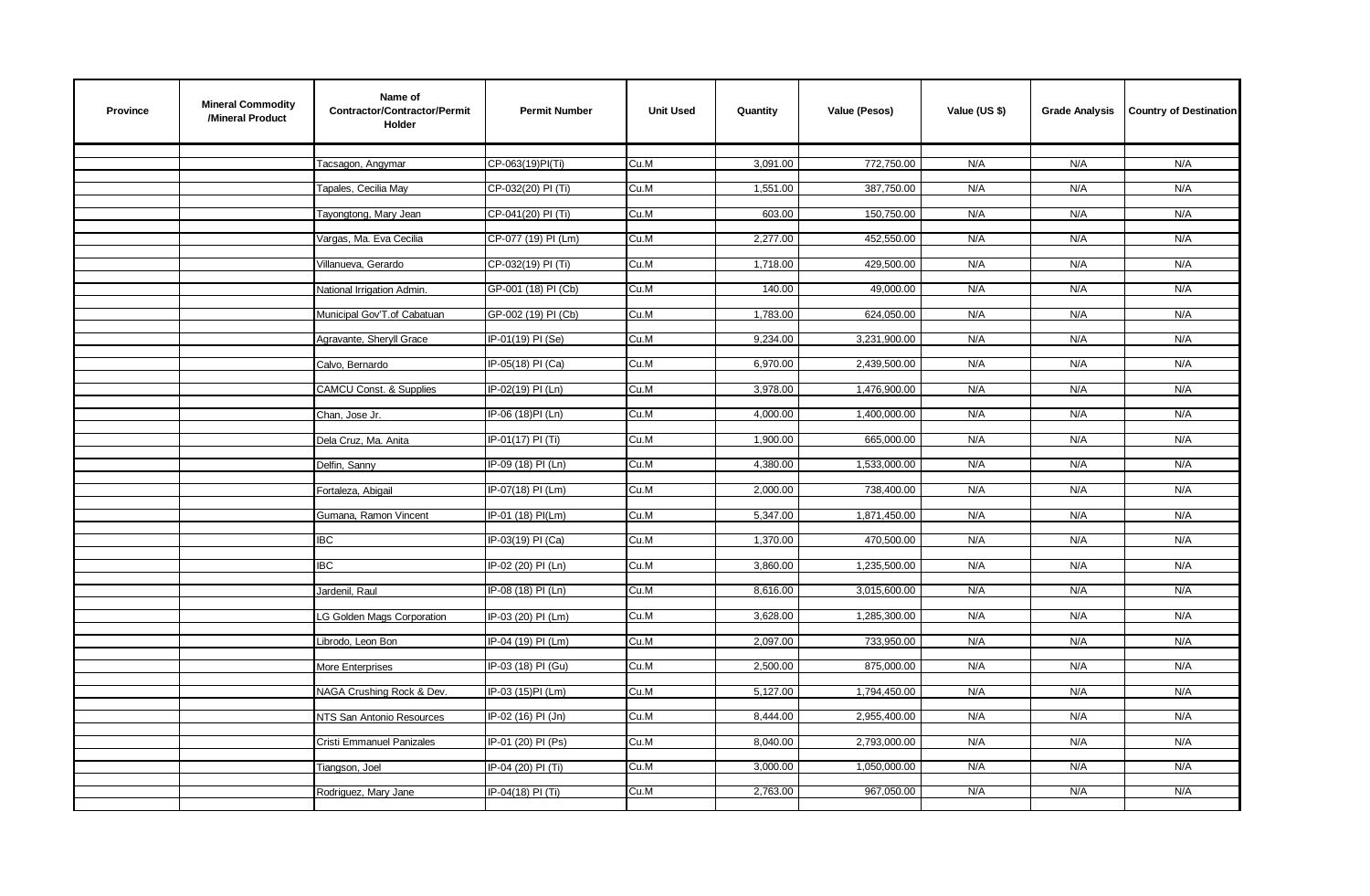| <b>Province</b> | <b>Mineral Commodity</b><br>/Mineral Product | Name of<br>Contractor/Contractor/Permit<br>Holder | <b>Permit Number</b> | <b>Unit Used</b> | Quantity  | Value (Pesos) | Value (US \$) | <b>Grade Analysis</b> | <b>Country of Destination</b> |
|-----------------|----------------------------------------------|---------------------------------------------------|----------------------|------------------|-----------|---------------|---------------|-----------------------|-------------------------------|
|                 | Ordinary Earth                               | 5017 Estancia Mine Incorporated                   | QP-19-003 (Es)       | Cu.M             | 1,380.00  | 414,000.00    | N/A           | N/A                   | N/A                           |
|                 |                                              | Abanilla, Cyril Lenard                            | QP-20-001 (Ma)       | Cu.M             | 3,266.00  | 979,800.00    | N/A           | N/A                   | N/A                           |
|                 |                                              | ALLENCON Dev't. Corp.                             | QP-15-004 (Sm)       | Cu.M             | 2,050.00  | 615,000.00    | N/A           | N/A                   | N/A                           |
|                 |                                              | Altamira, Rex                                     | QP-19-011 (Sm)       | Cu.M             | 1,530.00  | 459,000.00    | N/A           | N/A                   | N/A                           |
|                 |                                              |                                                   |                      |                  |           |               |               |                       |                               |
|                 |                                              | Biyo, Kim Jan                                     | QP-20-003 (Sm)       | Cu.M             | 2,728.00  | 634,225.00    | N/A           | N/A                   | N/A                           |
|                 |                                              | Buan, Willie                                      | QP-19-002(Al)        | Cu.M             | 2,380.00  | 714,000.00    | N/A           | N/A                   | N/A                           |
|                 |                                              | Buan, Willie                                      | QP-19-016 (Sm)       | Cu.M             | 7,024.00  | 2,107,200.00  | N/A           | N/A                   | N/A                           |
|                 |                                              | Calderon, Teresita                                | QP-16-002 (AI)       | Cu.M             | 5,752.00  | 1,725,600.00  | N/A           | N/A                   | N/A                           |
|                 |                                              | Canaya, Gene                                      | QP-18-001 (Ti)       | Cu.M             | 10,856.00 | 2,613,120.00  | N/A           | N/A                   | N/A                           |
|                 |                                              | Castellano, Jessica                               | QP-19-006 (Ma)       | Cu.M             | 660.00    | 198,000.00    | N/A           | N/A                   | N/A                           |
|                 |                                              | Catequista, Anjelo Vittorio                       | QP-19-007 (Ti)       | Cu.M             | 3,285.00  | 985,500.00    | N/A           | N/A                   | N/A                           |
|                 |                                              |                                                   |                      |                  |           |               |               |                       |                               |
|                 |                                              | Chua, Sixto                                       | QP-16-008 (AI)       | Cu.M             | 7,230.00  | 1,995,660.00  | N/A           | N/A                   | N/A                           |
|                 |                                              | Dadivas, Regor Francis                            | QP-15-015 (AI)       | Cu.M             | 1,537.00  | 461,100.00    | N/A           | N/A                   | N/A                           |
|                 |                                              | Doughty, Gemma                                    | QP-15-010 (Sm)       | Cu.M             | 3,804.00  | 1,141,200.00  | N/A           | N/A                   | N/A                           |
|                 |                                              | Eniego Const. Supply                              | QP-20-005 (Cb)       | Cu.M             | 3,420.00  | 1,026,000.00  | N/A           | N/A                   | N/A                           |
|                 |                                              | Fama, Merlyn                                      | QP-17-002 (AI)       | Cu.M             | 176.00    | 52,800.00     | N/A           | N/A                   | N/A                           |
|                 |                                              | Fama, Merlyn                                      | QP-17-005 (Ma)       | Cu.M             | 4,773.83  | 1,432,149.00  | N/A           | N/A                   | N/A                           |
|                 |                                              |                                                   |                      |                  |           |               |               |                       |                               |
|                 |                                              | Gold Masterland, Inc                              | QP-19-014 (Sm)       | Cu.M             | 7,999.00  | 2,399,700.00  | N/A           | N/A                   | N/A                           |
|                 |                                              | Hatian, Robie                                     | QP-18-011 (Cb)       | Cu.M             | 825.00    | 247,500.00    | N/A           | N/A                   | N/A                           |
|                 |                                              | Hiponia, Wilfredo                                 | QP-19-015 (Ti)       | Cu.M             | 9,489.00  | 2,846,700.00  | N/A           | N/A                   | N/A                           |
|                 |                                              | Joloro, Jesus                                     | QP-16-005 (Sm)       | Cu.M             | 9,772.00  | 2,931,600.00  | N/A           | N/A                   | N/A                           |
|                 |                                              | Marmolejo, Reynold                                | QP-19-010 (Ma)       | Cu.M             | 6,449.00  | 1,934,700.00  | N/A           | N/A                   | N/A                           |
|                 |                                              | Marquez, Mark Martin Christian                    | QP-19-012 (Ma)       | Cu.M             | 2,687.00  | 940,450.00    | N/A           | N/A                   | N/A                           |
|                 |                                              |                                                   |                      |                  |           |               |               |                       |                               |
|                 |                                              | Pedregosa, Joe Niel                               | QP-17-006 (Sm)       | Cu.M             | 9,723.00  | 2,906,100.00  | N/A           | N/A                   | N/A                           |
|                 |                                              | Restia Marketing                                  | QP-20-004 (Sm)       | Cu.M             | 625.00    | 18,750.00     | N/A           | N/A                   | N/A                           |
|                 |                                              | Sta. Cruz, Brenda                                 | QP-18-012 (AI)       | Cu.M             | 4,585.00  | 1,375,500.00  | N/A           | N/A                   | N/A                           |
|                 |                                              | Triveles, Rosalina                                | QP-19-008 (Ti)       | Cu.M             | 11,165.00 | 3,131,340.00  | N/A           | N/A                   | N/A                           |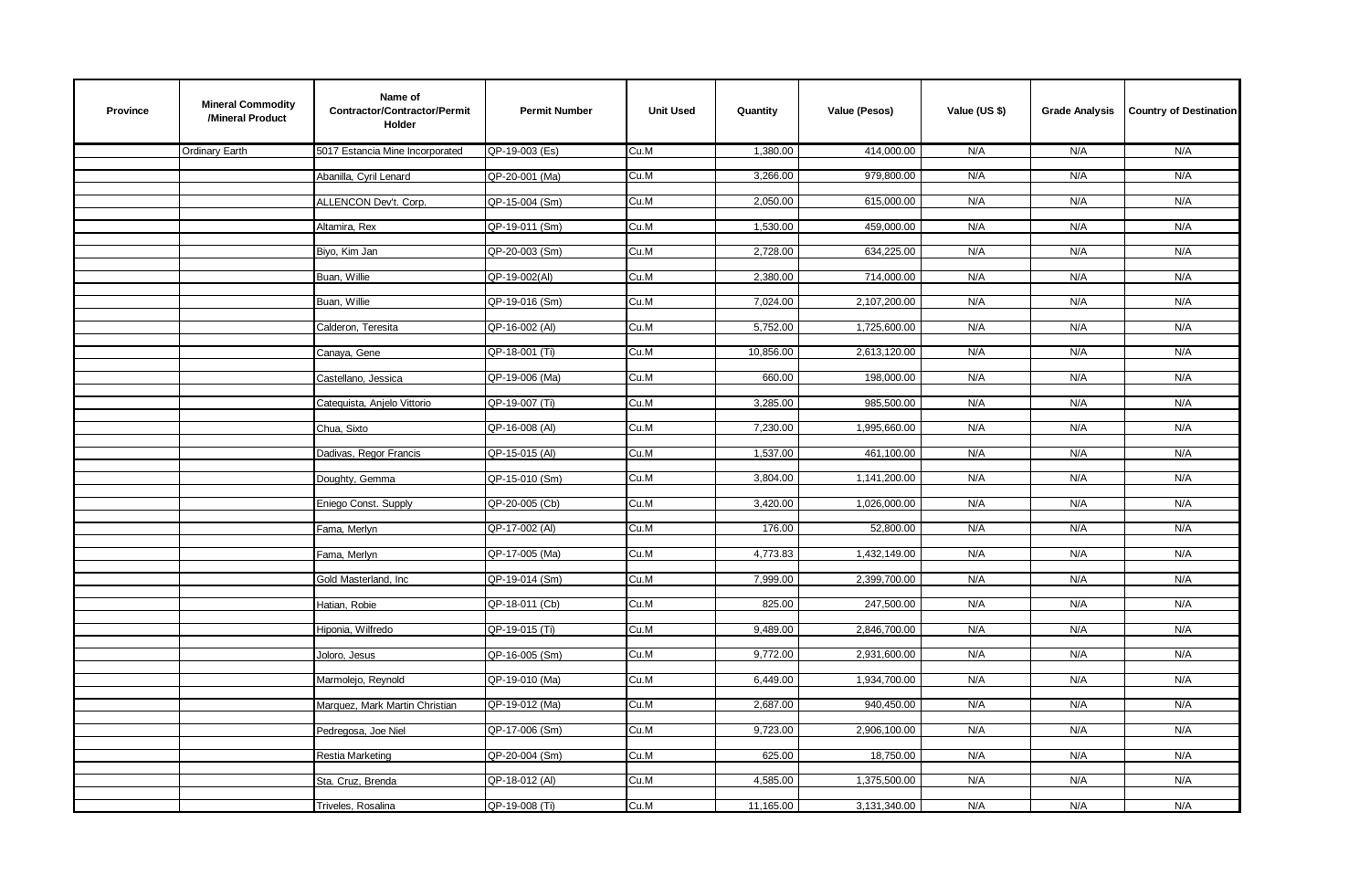| Province          | <b>Mineral Commodity</b><br>/Mineral Product | Name of<br><b>Contractor/Contractor/Permit</b><br>Holder | <b>Permit Number</b>              | <b>Unit Used</b> | Quantity   | Value (Pesos) | Value (US \$) | <b>Grade Analysis</b> | <b>Country of Destination</b> |
|-------------------|----------------------------------------------|----------------------------------------------------------|-----------------------------------|------------------|------------|---------------|---------------|-----------------------|-------------------------------|
|                   |                                              |                                                          |                                   |                  |            |               |               |                       |                               |
|                   |                                              | Zaragoza, Dandie                                         | QP-18-008 (Ti)                    | Cu.M             | 1,750.00   | 525,000.00    | N/A           | N/A                   | N/A                           |
|                   | <b>Basalt</b>                                | Ababao, Ronces                                           | QP-17-001 (Bv)                    | Cu.M             | 1,109.00   | 554,500.00    | N/A           | N/A                   | N/A                           |
|                   |                                              | Alvarez, Catherine                                       | QP-17-007 (Bv) PI                 | Cu.M             | 272.00     | 136,000.00    | N/A           | N/A                   | N/A                           |
|                   |                                              |                                                          |                                   |                  |            |               |               |                       |                               |
|                   |                                              | Cartera, Ricardo                                         | QP-18-003 (An)                    | Cu.M             | 16,965.27  | 7,663,260.00  | N/A           | N/A                   | N/A                           |
|                   |                                              | Hardstone Resources Corp.                                | QP-18-005 (Es)                    | Cu.M             | 1,880.00   | 940,000.00    | N/A           | N/A                   | N/A                           |
|                   |                                              |                                                          |                                   |                  |            |               |               |                       |                               |
|                   |                                              | Jalandoni, Carlo                                         | QP-16-001 (Cn)                    | Cu.M             | 10,408.50  | 4,907,075.00  | N/A           | N/A                   | N/A                           |
|                   |                                              | Jalandoni, Cesar                                         | QP-17-004 (Cp)                    | Cu.M             | 41,022.00  | 17,979,750.00 | N/A           | N/A                   | N/A                           |
|                   |                                              |                                                          | QP-19-009 (Cp)                    | Cu.M             | 10,406.00  | 5,203,000.00  | N/A           | N/A                   | N/A                           |
|                   |                                              | Perez, Jocelyn                                           |                                   |                  |            |               |               |                       |                               |
|                   |                                              | Suresca, Felisa                                          | QP-18-004 (Sn)                    | Cu.M             | 5,326.00   | 2,382,500.00  | N/A           | N/A                   | N/A                           |
|                   |                                              | Valderama, Alfonso                                       | QP-18-002 (An)                    | Cu.M             | 1,679.00   | 134,320.00    | N/A           | N/A                   | N/A                           |
|                   |                                              |                                                          |                                   |                  |            |               |               |                       |                               |
|                   | Limestone                                    | Benedicto, Jessie III                                    | QP-15-008 (Du)                    | Cu.M             | 1,115.00   | 278,750.00    | N/A           | N/A                   | N/A                           |
|                   |                                              | Benedicto, Jesus Sr.                                     | QP-15-017 (Du)                    | Cu.M             | 5,504.00   | 1,376,000.00  | N/A           | N/A                   | N/A                           |
|                   |                                              |                                                          |                                   |                  |            |               |               |                       |                               |
|                   |                                              | Deza, Cherry Ann                                         | QP-15-005 (Du)                    | Cu.M             | 4,032.00   | 1,008,000.00  | N/A           | N/A                   | N/A                           |
|                   |                                              | Diaz, Editha                                             | QP-15-009 (Ps)                    | Cu.M             | 50.00      | 12,500.00     | N/A           | N/A                   | N/A                           |
|                   |                                              |                                                          |                                   |                  |            |               | N/A           | N/A                   | N/A                           |
|                   |                                              | Donguines, Agustin                                       | QP-15-011 (Du)                    | Cu.M             | 2,027.00   | 506,750.00    |               |                       |                               |
|                   |                                              | Gelvero, Jaime                                           | QP-17-003 (Du)                    | Cu.M             | 245.00     | 61,250.00     | N/A           | N/A                   | N/A                           |
|                   |                                              | Paluay, Isabelo                                          | QP-16-007 (Ps)                    | Cu.M             | 4,032.00   | 1,008,000.00  | N/A           | N/A                   | N/A                           |
|                   |                                              |                                                          |                                   |                  |            |               |               |                       |                               |
|                   |                                              | Sobrino, Merlie                                          | QP-18-009 (Du)                    | Cu.M             | 3,964.00   | 991,000.00    | N/A           | N/A                   | N/A                           |
| Negros Occidental | <b>Boulders</b>                              | Bravo Aggregates & Mineral                               | MPP-020-041-VI                    | Cu. M            | 68.45      | 44,492.50     | N/A           | N/A                   | N/A                           |
|                   |                                              | Corporation                                              |                                   |                  |            |               |               |                       |                               |
|                   |                                              |                                                          | MPP-05-001-VI (Second             |                  |            |               |               |                       |                               |
|                   | Sand and Gravel                              | Krushrock Corporation                                    | Renewal)                          | Cu. M            | 116,291.18 | 95,233,582.85 | N/A           | N/A                   | N/A                           |
|                   |                                              |                                                          |                                   |                  |            |               |               |                       |                               |
|                   |                                              | Rocache Aggregate and<br>Development Corporation         | MPP-010-013-VI<br>(First Renewal) | Cu. M            | 21,121.54  | 21,193,113.00 | N/A           | N/A                   | N/A                           |
|                   |                                              |                                                          |                                   |                  |            |               |               |                       |                               |
|                   |                                              | Kimwa Iloilo Construction                                | MPP-019-037-VI                    | Cu.M             | 760.00     | 272,800.00    | N/A           | N/A                   | N/A                           |
|                   |                                              | Development Corporation                                  |                                   |                  |            |               |               |                       |                               |
|                   |                                              |                                                          | MPP No. 07-006-VI (First          |                  |            |               |               |                       |                               |
|                   |                                              | GC & C, Incorporated                                     | Renewal)                          | Cu. M            | 64,842.92  | 62,783,967.38 | N/A           | N/A                   | N/A                           |
|                   |                                              | Bravo Aggregates & Mineral                               | MPP-020-041-VI                    | Cu. M            | 1,305.36   | 848,484.00    | N/A           | N/A                   | N/A                           |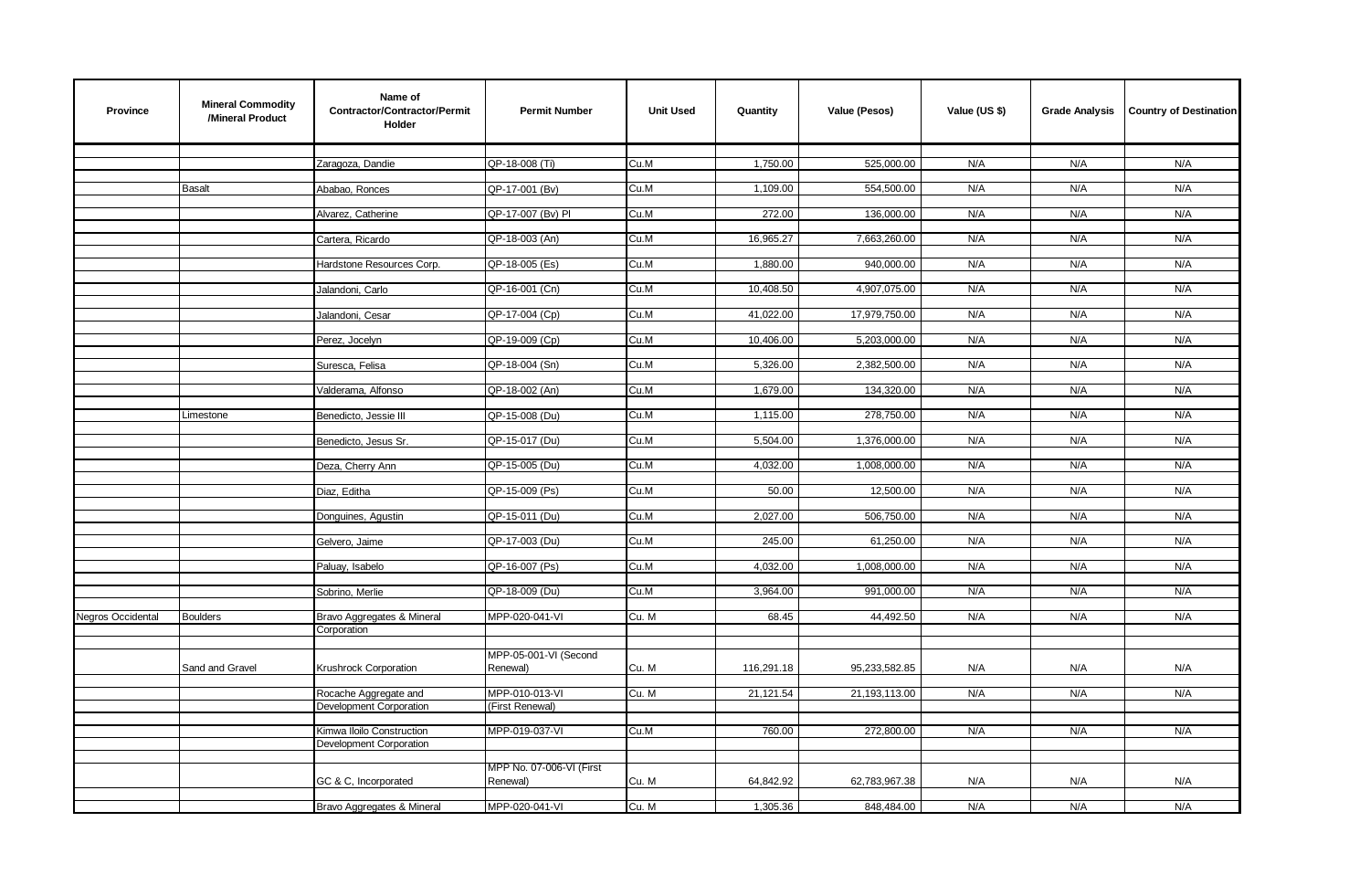| <b>Province</b> | <b>Mineral Commodity</b><br>/Mineral Product | Name of<br>Contractor/Contractor/Permit<br><b>Holder</b> | <b>Permit Number</b>                 | <b>Unit Used</b> | Quantity  | Value (Pesos) | Value (US \$) | <b>Grade Analysis</b> | <b>Country of Destination</b> |
|-----------------|----------------------------------------------|----------------------------------------------------------|--------------------------------------|------------------|-----------|---------------|---------------|-----------------------|-------------------------------|
|                 |                                              | Corporation                                              |                                      |                  |           |               |               |                       |                               |
|                 |                                              | ERJ Northern Negros Aggregates                           | MPP-019-040-VI                       | Cu. M            | 18,010.20 | 16,855,892.65 | N/A           | N/A                   | N/A                           |
|                 |                                              | Leilan D. Chua                                           | IP-017-001-NIR                       | Cu.M             | 1,250.00  | 437,500.00    | N/A           | N/A                   | N/A                           |
|                 |                                              | Samson Añalucas                                          | IP-06-009-VI (1st Renewal)           | Cu.M             | 16,841.00 | 15,156,900.00 | N/A           | N/A                   | N/A                           |
|                 |                                              |                                                          |                                      |                  |           |               |               |                       |                               |
|                 | <b>Waste Materials</b>                       | GC & C, Incorporated                                     | MPP No. 07-006-VI (First<br>Renewal) | Cu. M            | 4,384.69  | 1,054,627.56  | N/A           | N/A                   | N/A                           |
|                 | <b>Filling Materials</b>                     | Rocache Aggregate and                                    | MPP-010-013-VI                       | Cu. M            | 2,346.10  | 428,900.00    | N/A           | N/A                   | N/A                           |
|                 |                                              | Development Corporation                                  | (First Renewal)                      |                  |           |               |               |                       |                               |
|                 |                                              |                                                          |                                      |                  |           |               |               |                       |                               |
|                 | Sand and Gravel                              | Alinsub, Petrolino E. Jr.                                | CP-19-001-SAG                        | Cu.M             | 36.00     | $\sim$        | N/A           | N/A                   | N/A                           |
|                 |                                              | Bilan, Teresa R.                                         | CP-19-056-SAG                        | Cu.M             | 1,445.00  | 289,000.00    | N/A           | N/A                   | N/A                           |
|                 |                                              | Canja, Marissa                                           | CP-19-025-SAG                        | Cu.M             | 3,960.00  | $\sim$        | N/A           | N/A                   | N/A                           |
|                 |                                              |                                                          |                                      |                  |           |               |               |                       |                               |
|                 |                                              | Casuyon, Wilfredo                                        | CP-20-003-SAG                        | Cu.M             | 2,311.00  | 950,350.00    | N/A           | N/A                   | N/A                           |
|                 |                                              | Delos Santos, Dina                                       | CP-20-014-SAG                        | Cu.M             | 720.00    | 86,400.00     | N/A           | N/A                   | N/A                           |
|                 |                                              |                                                          |                                      |                  |           |               |               |                       |                               |
|                 |                                              | Enong, Jonito                                            | CP-20-013-SAG                        | Cu.M             | 1,980.00  | 525,600.00    | N/A           | N/A                   | N/A                           |
|                 |                                              | Escober, Bonafe A.                                       | CP-19-019-SAG                        | Cu.M             | 825.00    | 362,250.00    | N/A           | N/A                   | N/A                           |
|                 |                                              | Espuerta, Marjorie G.                                    | CP-19-068-SAG                        | Cu.M             | 2,077.00  | 220,000.00    | N/A           | N/A                   | N/A                           |
|                 |                                              |                                                          |                                      |                  |           |               |               |                       |                               |
|                 |                                              | Estobo, Enrico                                           | CP-19-048-SAG                        | Cu.M             | 4,872.00  | 525,700.00    | N/A           | N/A                   | N/A                           |
|                 |                                              | Eusibio, Lilia C.                                        | CP-19-049-SAG                        | Cu.M             | 1,402.00  | $\sim$        | N/A           | N/A                   | N/A                           |
|                 |                                              | Golez, Leah Vanessa A.                                   | CP-19-070-SAG                        | Cu.M             | 960.00    | 351,600.00    | N/A           | N/A                   | N/A                           |
|                 |                                              |                                                          |                                      |                  |           |               |               |                       | N/A                           |
|                 |                                              | Gonzales, Alex                                           | CP-19-004-SAG                        | Cu.M             | 700.00    | 150,000.00    | N/A           | N/A                   |                               |
|                 |                                              | Henares, Luisa Ernestina M.                              | CP-19-071-SAG                        | Cu.M             | 2,280.00  | 724,000.00    | N/A           | N/A                   | N/A                           |
|                 |                                              | Hollero, Edgar                                           | CP-20-012-SAG                        | Cu.M             | 339.00    | 135,600.00    | N/A           | N/A                   | N/A                           |
|                 |                                              |                                                          |                                      |                  |           |               |               |                       |                               |
|                 |                                              | Jagorin, Jam Mhegan                                      | CP-20-007-SAG                        | Cu.M             | 2,048.00  | 716,800.00    | N/A           | N/A                   | N/A                           |
|                 |                                              | Javier, Eduardo Sr.                                      | CP-18-037-SAG                        | Cu.M             | 1,280.00  | 145,250.00    | N/A           | N/A                   | N/A                           |
|                 |                                              |                                                          |                                      |                  |           |               |               |                       |                               |
|                 |                                              | Mabilog, Gienet Mae                                      | CP-20-004-SAG                        | Cu.M             | 720.00    | 216,000.00    | N/A           | N/A                   | N/A                           |
|                 |                                              | Miraflores, Rodolfo Jr.                                  | CP-20-018-SAG                        | Cu.M             | 1,068.00  | 169,410.00    | N/A           | N/A                   | N/A                           |
|                 |                                              |                                                          |                                      |                  |           |               |               |                       |                               |
|                 |                                              | Montelibano, Marissa                                     | CP-19-042-SAG                        | Cu.M             | 630.00    | 252,000.00    | N/A           | N/A                   | N/A                           |
|                 |                                              | Peña, Bonifacio Mario C.                                 | CP-19-057-SAG                        | Cu.M             | 3,195.00  | 1,428,750.00  | N/A           | N/A                   | N/A                           |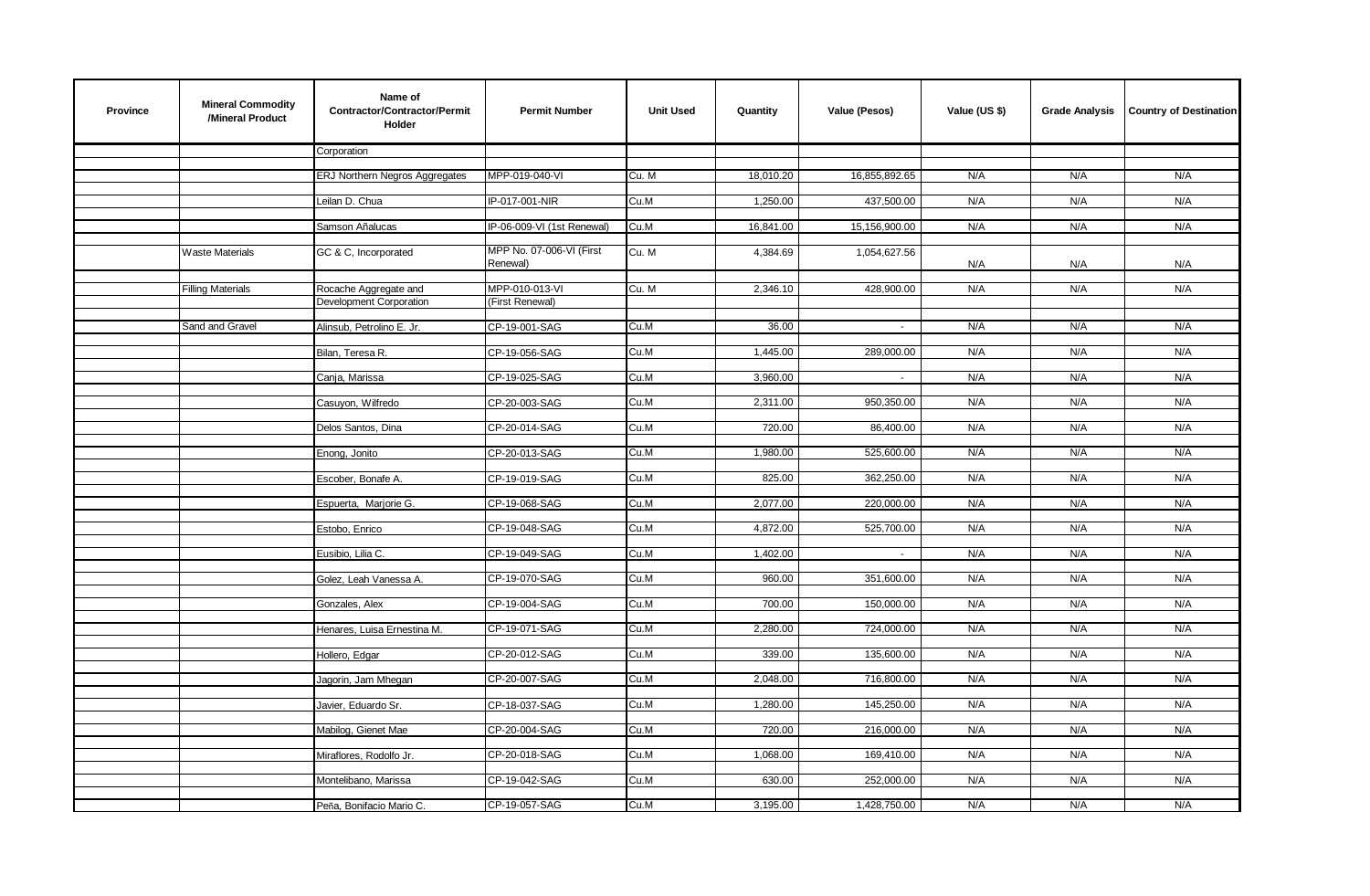| <b>Province</b> | <b>Mineral Commodity</b><br>/Mineral Product | Name of<br>Contractor/Contractor/Permit<br><b>Holder</b> | <b>Permit Number</b> | <b>Unit Used</b> | Quantity | Value (Pesos) | Value (US \$) | <b>Grade Analysis</b> | <b>Country of Destination</b> |
|-----------------|----------------------------------------------|----------------------------------------------------------|----------------------|------------------|----------|---------------|---------------|-----------------------|-------------------------------|
|                 |                                              |                                                          |                      |                  | 182.00   | 136,500.00    | N/A           |                       | N/A                           |
|                 |                                              | Peñalopez Enterprises                                    | CP-20-032-SAG        | Cu.M             |          |               |               | N/A                   |                               |
|                 |                                              | Perez, Rosalia                                           | CP-20-011-SAG        | Cu.M             | 546.00   | 218,400.00    | N/A           | N/A                   | N/A                           |
|                 |                                              | Pugoy, Valeriana F.                                      | CP-19-058-SAG        | Cu.M             | 4,770.00 | 620,000.00    | N/A           | N/A                   | N/A                           |
|                 |                                              |                                                          |                      |                  |          |               |               |                       |                               |
|                 |                                              | Selibio, Jan Loue N.                                     | CP-19-047-SAG        | Cu.M             | 8,560.00 | 2,257,500.00  | N/A           | N/A                   | N/A                           |
|                 |                                              | Selibio, Lourdes N.                                      | CP-19-032-SAG        | Cu.M             | 2,295.00 |               | N/A           | N/A                   | N/A                           |
|                 |                                              | Sycip, Danielle Isabelle F.                              | CP-19-031-SAG        | Cu.M             | 635.00   | $\sim$        | N/A           | N/A                   | N/A                           |
|                 |                                              |                                                          |                      |                  |          |               |               |                       |                               |
|                 |                                              | Varela, Nora                                             | CP-19-063-SAG        | Cu.M             | 2,160.00 | 673,600.00    | N/A           | N/A                   | N/A                           |
|                 |                                              | Weber Christian                                          | CP-19-009-SAG        | Cu.M             | 368.00   | 25,920.00     | N/A           | N/A                   | N/A                           |
|                 |                                              | Yuthastrakosol, Cecilia                                  | CP-19-050-SAG        | Cu.M             | 2,044.00 | 792,696.00    | N/A           | N/A                   | N/A                           |
|                 |                                              |                                                          |                      |                  |          |               |               |                       |                               |
|                 |                                              | San Jose Sugar Dev't. Corp.                              | CP-19-046-SAG        | Cu.M             | 1,210.00 | 467,670.00    | N/A           | N/A                   | N/A                           |
|                 |                                              | Aquilar, Monica Marie T.                                 | IP-18-071-SAG        | Cu.M             | 3,600.00 | 266,000.00    | N/A           | N/A                   | N/A                           |
|                 |                                              |                                                          |                      |                  |          |               |               |                       |                               |
|                 |                                              | Aquilar, Oliver John A.                                  | IP-19-039-SAG        | Cu.M             | 990.00   | 99,000.00     | N/A           | N/A                   | N/A                           |
|                 |                                              | Alba, Jay Brone M.                                       | IP-17-070-SAG        | Cu.M             | 1,082.00 | 505,455.00    | N/A           | N/A                   | N/A                           |
|                 |                                              | Alonso, Nicolas A.                                       | IP-18-067-SAG        | Cu.M             | 5,660.00 | 2,447,546.00  | N/A           | N/A                   | N/A                           |
|                 |                                              |                                                          |                      |                  |          |               |               |                       |                               |
|                 |                                              | Alvarado, Lelebeth A.                                    | IP-19-002-SAG        | Cu.M             | 829.00   | 147,000.00    | N/A           | N/A                   | N/A                           |
|                 |                                              | Añalucas, Teodoro D. III                                 | IP-18-069-SAG        | Cu.M             | 3,028.00 | 874,300.00    | N/A           | N/A                   | N/A                           |
|                 |                                              | Araneta, Rafael C.                                       | IP-18-043-SAG        | Cu.M             | 550.00   | 58,500.00     | N/A           | N/A                   | N/A                           |
|                 |                                              |                                                          |                      |                  |          |               |               |                       |                               |
|                 |                                              | Bago River Sand Rock Corp.                               | IP-19-030-SAG        | Cu.M             | 8,050.00 | 7,491,950.00  | N/A           | N/A                   | N/A                           |
|                 |                                              | Bertolano, Jessa E.                                      | IP-18-047-SAG        | Cu.M             | 6,093.00 | 1,752,840.00  | N/A           | N/A                   | N/A                           |
|                 |                                              |                                                          |                      |                  |          |               |               |                       |                               |
|                 |                                              | Campillanos, Valentin C.                                 | IP-19-017-SAG        | Cu.M             | 2,901.00 | 675,900.00    | N/A           | N/A                   | N/A                           |
|                 |                                              | Carmen Agricultural Dev't. Corp.                         | IP-18-036-SAG        | Cu.M             | 877.00   |               | N/A           | N/A                   | N/A                           |
|                 |                                              | Causing, Perseus P.                                      | IP-19-043-SAG        | Cu.M             | 5,010.00 | $\sim$        | N/A           | N/A                   | N/A                           |
|                 |                                              |                                                          |                      |                  |          |               |               |                       |                               |
|                 |                                              | Chang, Paul C.                                           | IP-17-026-SAG        | Cu.M             | 7,048.00 | 2,362,541.00  | N/A           | N/A                   | N/A                           |
|                 |                                              | Chua, Don Nicholas                                       | IP-17-068-SAG        | Cu.M             | 520.00   | 93,600.00     | N/A           | N/A                   | N/A                           |
|                 |                                              | Climaco, Teresa Asuncion B.                              | IP-18-038-SAG        | Cu.M             | 3,316.00 | 1,218,050.00  | N/A           | N/A                   | N/A                           |
|                 |                                              |                                                          |                      |                  |          |               |               |                       |                               |
|                 |                                              | Cocuba, Ma. Theresa H.                                   | IP-19-035-SAG        | Cu.M             | 4,750.00 | 1,271,000.00  | N/A           | N/A                   | N/A                           |
|                 |                                              |                                                          |                      |                  |          |               |               |                       |                               |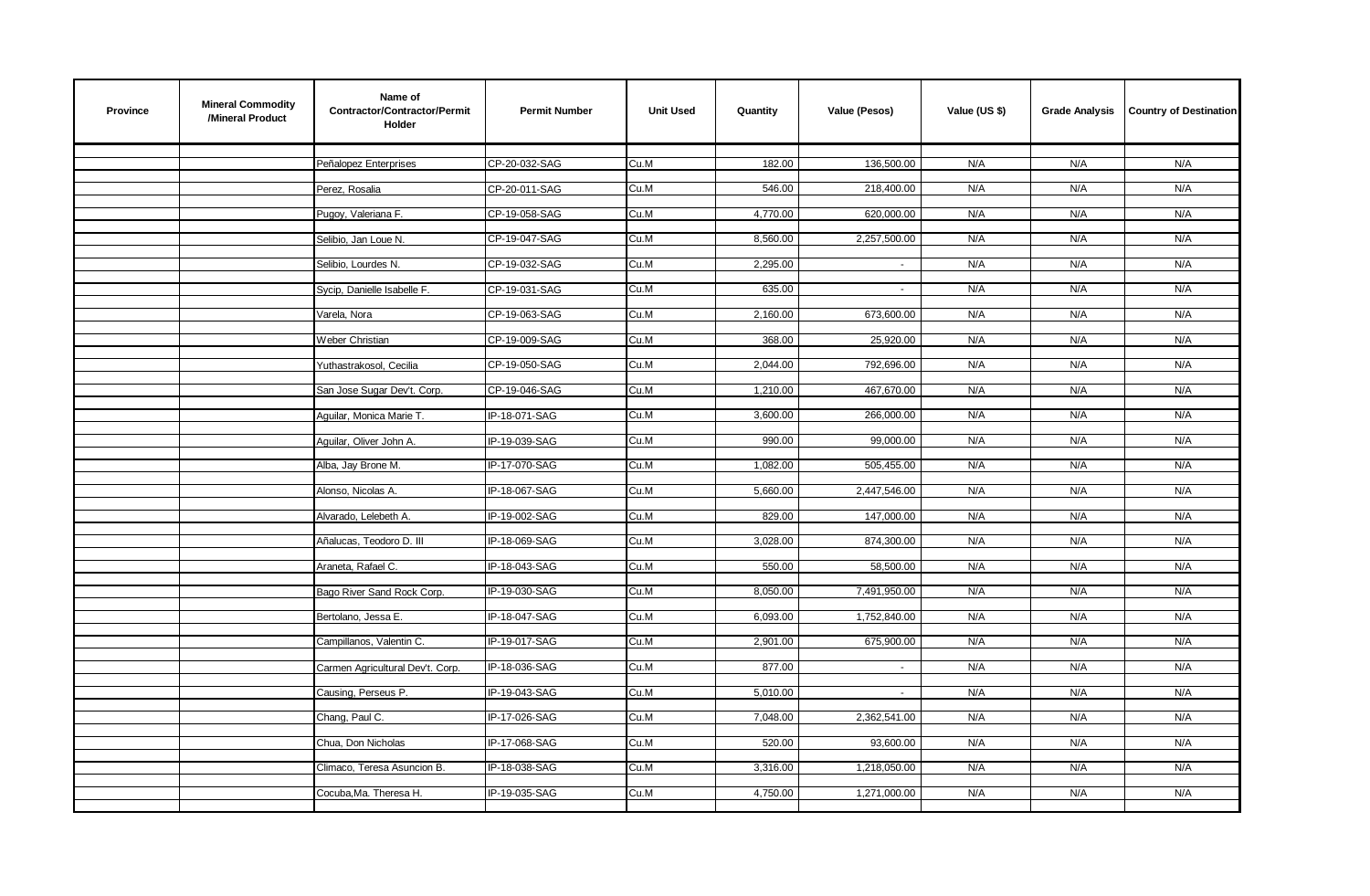| Name of<br><b>Mineral Commodity</b><br><b>Province</b><br>Contractor/Contractor/Permit<br><b>Permit Number</b><br><b>Unit Used</b><br>Value (Pesos)<br>Value (US \$)<br>Quantity<br>/Mineral Product<br><b>Holder</b> | <b>Grade Analysis</b> | <b>Country of Destination</b> |
|-----------------------------------------------------------------------------------------------------------------------------------------------------------------------------------------------------------------------|-----------------------|-------------------------------|
| Colado, Marah Elaine Kay D.<br>IP-17-057-SAG<br>Cu.M<br>5,158.00<br>136,000.00<br>N/A                                                                                                                                 | N/A                   | N/A                           |
| Coloso, Rize P.<br>IP-19-063-SAG<br>Cu.M<br>816.00<br>285,600.00<br>N/A                                                                                                                                               | N/A                   | N/A                           |
| N/A<br>Constantino, Juvy L.<br>Cu.M<br>3,686.00<br>1,196,100.00<br>IP-19-054-SAG                                                                                                                                      | N/A                   | N/A                           |
|                                                                                                                                                                                                                       |                       |                               |
| Corro Ponds and SugarLands, Inc.<br>1,941.00<br>N/A<br>IP-18-035-SAG<br>Cu.M<br>21,100.00                                                                                                                             | N/A                   | N/A                           |
| Daniel, Helga D.<br>IP-18-009-SAG<br>Cu.M<br>245.00<br>70,500.00<br>N/A                                                                                                                                               | N/A                   | N/A                           |
| 23,294.00<br>3,028,400.00<br>N/A<br>De Guzman, Benjamin B.<br>IP-19-051-SAG<br>Cu.M                                                                                                                                   | N/A                   | N/A                           |
| Dela Cruz, Hersie A.<br>IP-18-005-SAG<br>Cu.M<br>1,742.00<br>609,700.00<br>N/A                                                                                                                                        | N/A                   | N/A                           |
| 616.00<br>50,400.00<br>N/A<br>Delos Angeles, Honey Lee<br>IP-17-030-SAG<br>Cu.M                                                                                                                                       | N/A                   | N/A                           |
|                                                                                                                                                                                                                       |                       |                               |
| Diacamos, Felix Z.<br>IP-17-047-SAG<br>Cu.M<br>4,121.00<br>N/A<br>$\sim$                                                                                                                                              | N/A                   | N/A                           |
| Diamond, Echel Stephanie R.<br>IP-18-072-SAG<br>Cu.M<br>1,230.00<br>N/A<br>448,100.00                                                                                                                                 | N/A                   | N/A                           |
| IP-18-050-SAG<br>Cu.M<br>926.00<br>N/A<br>Dinsay, Ma. Thessa M.<br>151,900.00                                                                                                                                         | N/A                   | N/A                           |
| 975.00<br>438,750.00<br>N/A<br>Diwatin, Roblito<br>IP-20-016-SAG<br>Cu.M                                                                                                                                              | N/A                   | N/A                           |
| Encarnacion, Faith Charity J.<br>IP-18-055-SAG<br>Cu.M<br>432.00<br>56,160.00<br>N/A                                                                                                                                  | N/A                   | N/A                           |
|                                                                                                                                                                                                                       |                       |                               |
| IP-18-020-SAG<br>4,990.00<br>2,245,500.00<br>N/A<br>Espeja, Aurelio M. Jr.<br>Cu.M                                                                                                                                    | N/A                   | N/A                           |
| Evangelista Erwin Johanes N.<br>IP-18-070-SAG<br>244.00<br>36,600.00<br>N/A<br>Cu.M                                                                                                                                   | N/A                   | N/A                           |
| N/A<br>Fernandez, Madeleine G.<br>IP-17-044-SAG<br>Cu.M<br>9,505.00<br>3,771,000.00                                                                                                                                   | N/A                   | N/A                           |
| Ga, Virginia J.<br>IP-19-060-SAG<br>Cu.M<br>3,422.00<br>1,200,000.00<br>N/A                                                                                                                                           | N/A                   | N/A                           |
| N/A<br>Garaygay, Neal Rene R.<br>IP-16-059-SAG<br>Cu.M<br>156.00<br>1,200,000.00                                                                                                                                      | N/A                   | N/A                           |
|                                                                                                                                                                                                                       |                       |                               |
| IP-18-068-SAG<br>Cu.M<br>480.00<br>51,100.00<br>N/A<br>Garcia, Jelyn P.                                                                                                                                               | N/A                   | N/A                           |
| Gatuslao, Antonio M.<br>IP-19-014-SAG<br>Cu.M<br>2,836.00<br>N/A<br>$\omega$                                                                                                                                          | N/A                   | N/A                           |
| IP-17-038-SAG<br>N/A<br>GC & C Incorporated<br>Cu.M<br>50.00<br>$\omega$                                                                                                                                              | N/A                   | N/A                           |
| N/A<br>Gilbor, John Alfred<br>IP-18-058-SAG<br>Cu.M<br>9,240.00<br>3,953,500.00                                                                                                                                       | N/A                   | N/A                           |
| IP-20-028-SAG<br>965.00<br>N/A<br>Cu.M<br>Golez, Jaime<br>$\sim$                                                                                                                                                      | N/A                   | N/A                           |
|                                                                                                                                                                                                                       |                       |                               |
| 3,240.00<br>1,236,000.00<br>N/A<br>Golez, Juan Miguel R.<br>IP-19-015-SAG<br>Cu.M                                                                                                                                     | N/A                   | N/A                           |
| Golez, Ma. Teresa J.<br>IP-17-009-SAG<br>Cu.M<br>8,050.00<br>N/A<br>$\sim$                                                                                                                                            | N/A                   | N/A                           |
| N/A<br>Golez, Perla<br>IP-19-059-SAG<br>Cu.M<br>4,195.00<br>1,678,000.00                                                                                                                                              | N/A                   | N/A                           |
| N/A<br>Golez, Suzette<br>IP-18-066-SAG<br>Cu.M<br>11,870.00<br>4,748,000.00                                                                                                                                           | N/A                   | N/A                           |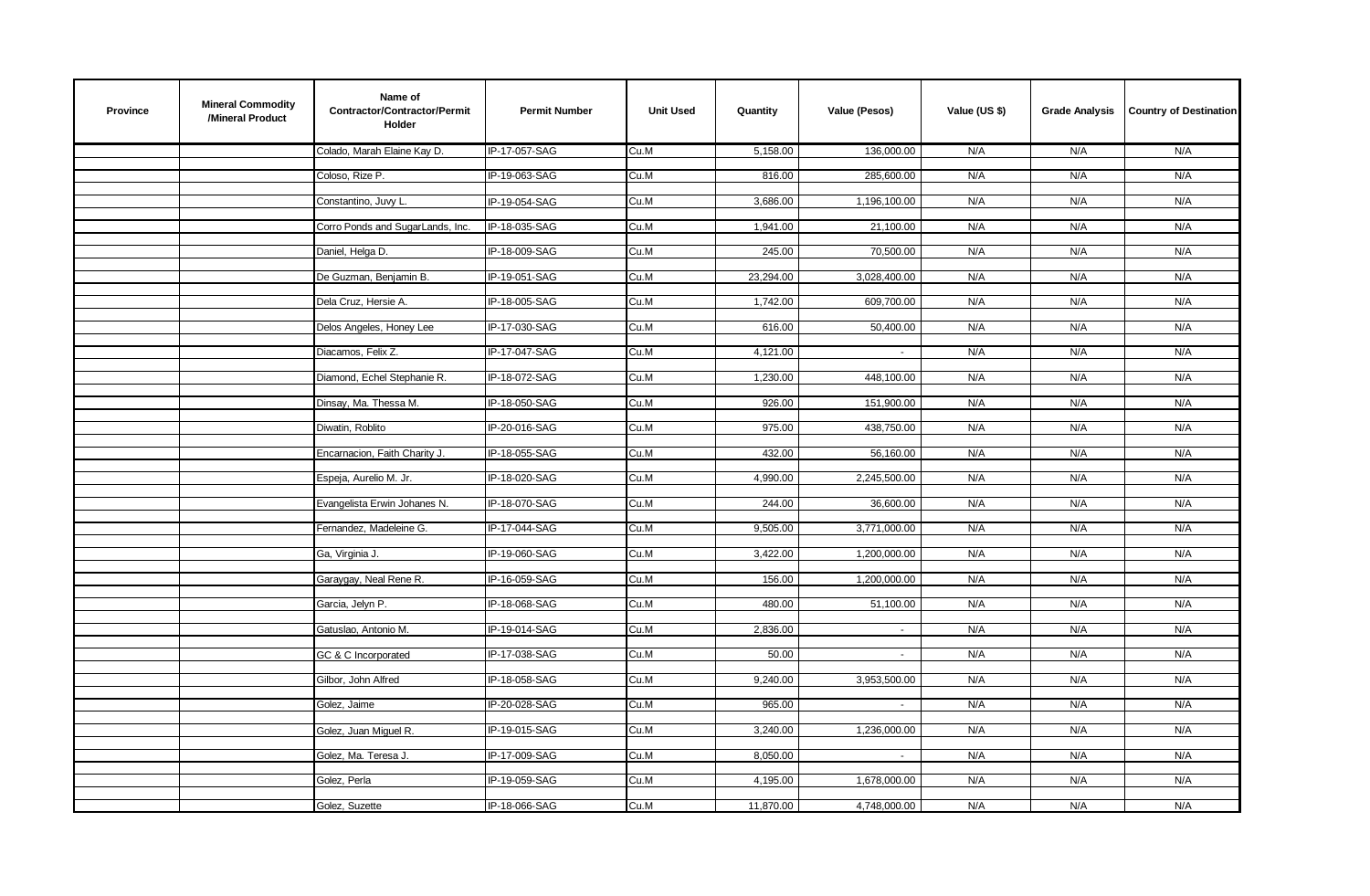| IP-18-073-SAG<br>1,765.00<br>866,500.00<br>Gonzaga, Jose Alvin C.<br>Cu.M<br>N/A<br>N/A<br>N/A<br>N/A<br>910.00<br>N/A<br>N/A<br>Gonzales, Angely<br>IP-20-015-SAG<br>Cu.M<br>$\sim$<br>IP-18-001-SAG<br>2,604.00<br>764,000.00<br>N/A<br>N/A<br>Gonzales, Carmen V.<br>Cu.M<br>N/A<br>IP-17-024-SAG<br>Cu.M<br>540.00<br>N/A<br>N/A<br>N/A<br>Infante, Jason Jeffrey G.<br>$\sim$<br>Cu.M<br>627,750.00<br>N/A<br>N/A<br>N/A<br>Javelona, Nancy G.<br>IP-19-018-SAG<br>1,395.00<br>N/A<br>IP-10-052-SAG<br>Cu.M<br>1,750.00<br>787,500.00<br>N/A<br>N/A<br>Javelona, Zachary G.<br>1,022.00<br>Javelosa, Rommel B.<br>IP-18-061-SAG<br>Cu.M<br>137,200.00<br>N/A<br>N/A<br>N/A<br>Javines, Dennis M.<br>IP-20-008-SAG<br>Cu.M<br>9,575.00<br>1,244,750.00<br>N/A<br>N/A<br>N/A<br>Jison, Elisa M.<br>IP-17-010-SAG<br>3,625.00<br>N/A<br>N/A<br>N/A<br>Cu.M<br>$\mathbb{Z}^{\times}$<br>IP-17-034-SAG<br>2,595.00<br>N/A<br>N/A<br>JLL Agri. Dev't. Corp.<br>Cu.M<br>29,700.00<br>N/A<br>N/A<br>Kuykendall, Eliemar<br>IP-17-014-SAG<br>Cu.M<br>295.00<br>73,750.00<br>N/A<br>N/A<br>IP-19-045-SAG<br>Cu.M<br>1,036,500.00<br>N/A<br>N/A<br>N/A<br>Lacson, Andrea Isabel<br>6,910.00<br>635,500.00<br>N/A<br>N/A<br>Lacson, Charles Benedict<br>IP-20-026-SAG<br>Cu.M<br>5,055.00<br>N/A<br>510.00<br>76,500.00<br>N/A<br>N/A<br>Lamis, Larry H.<br>IP-16-058-SAG<br>Cu.M<br>N/A<br>IP-18-003-SAG<br>10,419.00<br>N/A<br>N/A<br>N/A<br>Loredo, Arnel D.<br>Cu.M<br>$\sim$<br>IP-18-045-SAG<br>7,220.00<br>N/A<br>N/A<br>N/A<br>Maalat, Carissa L.<br>Cu.M<br>$\sim$<br>IP-20-022-SAG<br>1,385.00<br>N/A<br>N/A<br>Cu.M<br>N/A<br>Mangente, Ana Regina<br>$\sim$<br>IP-19-034-SAG<br>Cu.M<br>180.00<br>18,000.00<br>N/A<br>N/A<br>N/A<br>Matiling, Katherine A.<br>Miraflor, Ma. Elena R.<br>IP-18-049-SAG<br>Cu.M<br>960.00<br>11,100.00<br>N/A<br>N/A<br>N/A<br>N/A<br>N/A<br>N/A<br>Miraflor, Tirso Ebuen<br>IP-18-062-SAG<br>Cu.M<br>701.00<br>$\sim$<br>Cu.M<br>6,370.00<br>N/A<br>N/A<br>N/A<br>Mogul, Mythel Ann P.<br>IP-18-016-SAG<br>$\sim$<br>IP-17-018-SAG<br>Cu.M<br>3,270.00<br>1,471,500.00<br>N/A<br>N/A<br>N/A<br>Moneymill Financing Corporation<br>IP-19-024-SAG<br>4,215.00<br>1,686,000.00<br>N/A<br>N/A<br>N/A<br>Montelibano, Gabriel R.<br>Cu.M<br>376,650.00<br>IP-16-055-SAG<br>837.00<br>N/A<br>N/A<br>N/A<br>Nosce, Margarita G.<br>Cu.M<br>N/A<br>Octavio, Joatham G.<br>IP-19-041-SAG<br>Cu.M<br>142.00<br>23,100.00<br>N/A<br>N/A<br>IP-19-023-SAG<br>1,552.00<br>N/A<br>N/A<br>Pama, Renante E.<br>Cu.M<br>N/A<br>$\sim$ | <b>Province</b> | <b>Mineral Commodity</b><br>/Mineral Product | Name of<br>Contractor/Contractor/Permit<br><b>Holder</b> | <b>Permit Number</b> | <b>Unit Used</b> | Quantity | Value (Pesos) | Value (US \$) | <b>Grade Analysis</b> | <b>Country of Destination</b> |
|----------------------------------------------------------------------------------------------------------------------------------------------------------------------------------------------------------------------------------------------------------------------------------------------------------------------------------------------------------------------------------------------------------------------------------------------------------------------------------------------------------------------------------------------------------------------------------------------------------------------------------------------------------------------------------------------------------------------------------------------------------------------------------------------------------------------------------------------------------------------------------------------------------------------------------------------------------------------------------------------------------------------------------------------------------------------------------------------------------------------------------------------------------------------------------------------------------------------------------------------------------------------------------------------------------------------------------------------------------------------------------------------------------------------------------------------------------------------------------------------------------------------------------------------------------------------------------------------------------------------------------------------------------------------------------------------------------------------------------------------------------------------------------------------------------------------------------------------------------------------------------------------------------------------------------------------------------------------------------------------------------------------------------------------------------------------------------------------------------------------------------------------------------------------------------------------------------------------------------------------------------------------------------------------------------------------------------------------------------------------------------------------------------------------------------------------------------------------------------------------------------------------------------------------------------|-----------------|----------------------------------------------|----------------------------------------------------------|----------------------|------------------|----------|---------------|---------------|-----------------------|-------------------------------|
|                                                                                                                                                                                                                                                                                                                                                                                                                                                                                                                                                                                                                                                                                                                                                                                                                                                                                                                                                                                                                                                                                                                                                                                                                                                                                                                                                                                                                                                                                                                                                                                                                                                                                                                                                                                                                                                                                                                                                                                                                                                                                                                                                                                                                                                                                                                                                                                                                                                                                                                                                          |                 |                                              |                                                          |                      |                  |          |               |               |                       |                               |
|                                                                                                                                                                                                                                                                                                                                                                                                                                                                                                                                                                                                                                                                                                                                                                                                                                                                                                                                                                                                                                                                                                                                                                                                                                                                                                                                                                                                                                                                                                                                                                                                                                                                                                                                                                                                                                                                                                                                                                                                                                                                                                                                                                                                                                                                                                                                                                                                                                                                                                                                                          |                 |                                              |                                                          |                      |                  |          |               |               |                       |                               |
|                                                                                                                                                                                                                                                                                                                                                                                                                                                                                                                                                                                                                                                                                                                                                                                                                                                                                                                                                                                                                                                                                                                                                                                                                                                                                                                                                                                                                                                                                                                                                                                                                                                                                                                                                                                                                                                                                                                                                                                                                                                                                                                                                                                                                                                                                                                                                                                                                                                                                                                                                          |                 |                                              |                                                          |                      |                  |          |               |               |                       |                               |
|                                                                                                                                                                                                                                                                                                                                                                                                                                                                                                                                                                                                                                                                                                                                                                                                                                                                                                                                                                                                                                                                                                                                                                                                                                                                                                                                                                                                                                                                                                                                                                                                                                                                                                                                                                                                                                                                                                                                                                                                                                                                                                                                                                                                                                                                                                                                                                                                                                                                                                                                                          |                 |                                              |                                                          |                      |                  |          |               |               |                       |                               |
|                                                                                                                                                                                                                                                                                                                                                                                                                                                                                                                                                                                                                                                                                                                                                                                                                                                                                                                                                                                                                                                                                                                                                                                                                                                                                                                                                                                                                                                                                                                                                                                                                                                                                                                                                                                                                                                                                                                                                                                                                                                                                                                                                                                                                                                                                                                                                                                                                                                                                                                                                          |                 |                                              |                                                          |                      |                  |          |               |               |                       |                               |
|                                                                                                                                                                                                                                                                                                                                                                                                                                                                                                                                                                                                                                                                                                                                                                                                                                                                                                                                                                                                                                                                                                                                                                                                                                                                                                                                                                                                                                                                                                                                                                                                                                                                                                                                                                                                                                                                                                                                                                                                                                                                                                                                                                                                                                                                                                                                                                                                                                                                                                                                                          |                 |                                              |                                                          |                      |                  |          |               |               |                       |                               |
|                                                                                                                                                                                                                                                                                                                                                                                                                                                                                                                                                                                                                                                                                                                                                                                                                                                                                                                                                                                                                                                                                                                                                                                                                                                                                                                                                                                                                                                                                                                                                                                                                                                                                                                                                                                                                                                                                                                                                                                                                                                                                                                                                                                                                                                                                                                                                                                                                                                                                                                                                          |                 |                                              |                                                          |                      |                  |          |               |               |                       |                               |
|                                                                                                                                                                                                                                                                                                                                                                                                                                                                                                                                                                                                                                                                                                                                                                                                                                                                                                                                                                                                                                                                                                                                                                                                                                                                                                                                                                                                                                                                                                                                                                                                                                                                                                                                                                                                                                                                                                                                                                                                                                                                                                                                                                                                                                                                                                                                                                                                                                                                                                                                                          |                 |                                              |                                                          |                      |                  |          |               |               |                       |                               |
|                                                                                                                                                                                                                                                                                                                                                                                                                                                                                                                                                                                                                                                                                                                                                                                                                                                                                                                                                                                                                                                                                                                                                                                                                                                                                                                                                                                                                                                                                                                                                                                                                                                                                                                                                                                                                                                                                                                                                                                                                                                                                                                                                                                                                                                                                                                                                                                                                                                                                                                                                          |                 |                                              |                                                          |                      |                  |          |               |               |                       |                               |
|                                                                                                                                                                                                                                                                                                                                                                                                                                                                                                                                                                                                                                                                                                                                                                                                                                                                                                                                                                                                                                                                                                                                                                                                                                                                                                                                                                                                                                                                                                                                                                                                                                                                                                                                                                                                                                                                                                                                                                                                                                                                                                                                                                                                                                                                                                                                                                                                                                                                                                                                                          |                 |                                              |                                                          |                      |                  |          |               |               |                       |                               |
|                                                                                                                                                                                                                                                                                                                                                                                                                                                                                                                                                                                                                                                                                                                                                                                                                                                                                                                                                                                                                                                                                                                                                                                                                                                                                                                                                                                                                                                                                                                                                                                                                                                                                                                                                                                                                                                                                                                                                                                                                                                                                                                                                                                                                                                                                                                                                                                                                                                                                                                                                          |                 |                                              |                                                          |                      |                  |          |               |               |                       |                               |
|                                                                                                                                                                                                                                                                                                                                                                                                                                                                                                                                                                                                                                                                                                                                                                                                                                                                                                                                                                                                                                                                                                                                                                                                                                                                                                                                                                                                                                                                                                                                                                                                                                                                                                                                                                                                                                                                                                                                                                                                                                                                                                                                                                                                                                                                                                                                                                                                                                                                                                                                                          |                 |                                              |                                                          |                      |                  |          |               |               |                       |                               |
|                                                                                                                                                                                                                                                                                                                                                                                                                                                                                                                                                                                                                                                                                                                                                                                                                                                                                                                                                                                                                                                                                                                                                                                                                                                                                                                                                                                                                                                                                                                                                                                                                                                                                                                                                                                                                                                                                                                                                                                                                                                                                                                                                                                                                                                                                                                                                                                                                                                                                                                                                          |                 |                                              |                                                          |                      |                  |          |               |               |                       |                               |
|                                                                                                                                                                                                                                                                                                                                                                                                                                                                                                                                                                                                                                                                                                                                                                                                                                                                                                                                                                                                                                                                                                                                                                                                                                                                                                                                                                                                                                                                                                                                                                                                                                                                                                                                                                                                                                                                                                                                                                                                                                                                                                                                                                                                                                                                                                                                                                                                                                                                                                                                                          |                 |                                              |                                                          |                      |                  |          |               |               |                       |                               |
|                                                                                                                                                                                                                                                                                                                                                                                                                                                                                                                                                                                                                                                                                                                                                                                                                                                                                                                                                                                                                                                                                                                                                                                                                                                                                                                                                                                                                                                                                                                                                                                                                                                                                                                                                                                                                                                                                                                                                                                                                                                                                                                                                                                                                                                                                                                                                                                                                                                                                                                                                          |                 |                                              |                                                          |                      |                  |          |               |               |                       |                               |
|                                                                                                                                                                                                                                                                                                                                                                                                                                                                                                                                                                                                                                                                                                                                                                                                                                                                                                                                                                                                                                                                                                                                                                                                                                                                                                                                                                                                                                                                                                                                                                                                                                                                                                                                                                                                                                                                                                                                                                                                                                                                                                                                                                                                                                                                                                                                                                                                                                                                                                                                                          |                 |                                              |                                                          |                      |                  |          |               |               |                       |                               |
|                                                                                                                                                                                                                                                                                                                                                                                                                                                                                                                                                                                                                                                                                                                                                                                                                                                                                                                                                                                                                                                                                                                                                                                                                                                                                                                                                                                                                                                                                                                                                                                                                                                                                                                                                                                                                                                                                                                                                                                                                                                                                                                                                                                                                                                                                                                                                                                                                                                                                                                                                          |                 |                                              |                                                          |                      |                  |          |               |               |                       |                               |
|                                                                                                                                                                                                                                                                                                                                                                                                                                                                                                                                                                                                                                                                                                                                                                                                                                                                                                                                                                                                                                                                                                                                                                                                                                                                                                                                                                                                                                                                                                                                                                                                                                                                                                                                                                                                                                                                                                                                                                                                                                                                                                                                                                                                                                                                                                                                                                                                                                                                                                                                                          |                 |                                              |                                                          |                      |                  |          |               |               |                       |                               |
|                                                                                                                                                                                                                                                                                                                                                                                                                                                                                                                                                                                                                                                                                                                                                                                                                                                                                                                                                                                                                                                                                                                                                                                                                                                                                                                                                                                                                                                                                                                                                                                                                                                                                                                                                                                                                                                                                                                                                                                                                                                                                                                                                                                                                                                                                                                                                                                                                                                                                                                                                          |                 |                                              |                                                          |                      |                  |          |               |               |                       |                               |
|                                                                                                                                                                                                                                                                                                                                                                                                                                                                                                                                                                                                                                                                                                                                                                                                                                                                                                                                                                                                                                                                                                                                                                                                                                                                                                                                                                                                                                                                                                                                                                                                                                                                                                                                                                                                                                                                                                                                                                                                                                                                                                                                                                                                                                                                                                                                                                                                                                                                                                                                                          |                 |                                              |                                                          |                      |                  |          |               |               |                       |                               |
|                                                                                                                                                                                                                                                                                                                                                                                                                                                                                                                                                                                                                                                                                                                                                                                                                                                                                                                                                                                                                                                                                                                                                                                                                                                                                                                                                                                                                                                                                                                                                                                                                                                                                                                                                                                                                                                                                                                                                                                                                                                                                                                                                                                                                                                                                                                                                                                                                                                                                                                                                          |                 |                                              |                                                          |                      |                  |          |               |               |                       |                               |
|                                                                                                                                                                                                                                                                                                                                                                                                                                                                                                                                                                                                                                                                                                                                                                                                                                                                                                                                                                                                                                                                                                                                                                                                                                                                                                                                                                                                                                                                                                                                                                                                                                                                                                                                                                                                                                                                                                                                                                                                                                                                                                                                                                                                                                                                                                                                                                                                                                                                                                                                                          |                 |                                              |                                                          |                      |                  |          |               |               |                       |                               |
|                                                                                                                                                                                                                                                                                                                                                                                                                                                                                                                                                                                                                                                                                                                                                                                                                                                                                                                                                                                                                                                                                                                                                                                                                                                                                                                                                                                                                                                                                                                                                                                                                                                                                                                                                                                                                                                                                                                                                                                                                                                                                                                                                                                                                                                                                                                                                                                                                                                                                                                                                          |                 |                                              |                                                          |                      |                  |          |               |               |                       |                               |
|                                                                                                                                                                                                                                                                                                                                                                                                                                                                                                                                                                                                                                                                                                                                                                                                                                                                                                                                                                                                                                                                                                                                                                                                                                                                                                                                                                                                                                                                                                                                                                                                                                                                                                                                                                                                                                                                                                                                                                                                                                                                                                                                                                                                                                                                                                                                                                                                                                                                                                                                                          |                 |                                              |                                                          |                      |                  |          |               |               |                       |                               |
|                                                                                                                                                                                                                                                                                                                                                                                                                                                                                                                                                                                                                                                                                                                                                                                                                                                                                                                                                                                                                                                                                                                                                                                                                                                                                                                                                                                                                                                                                                                                                                                                                                                                                                                                                                                                                                                                                                                                                                                                                                                                                                                                                                                                                                                                                                                                                                                                                                                                                                                                                          |                 |                                              |                                                          |                      |                  |          |               |               |                       |                               |
|                                                                                                                                                                                                                                                                                                                                                                                                                                                                                                                                                                                                                                                                                                                                                                                                                                                                                                                                                                                                                                                                                                                                                                                                                                                                                                                                                                                                                                                                                                                                                                                                                                                                                                                                                                                                                                                                                                                                                                                                                                                                                                                                                                                                                                                                                                                                                                                                                                                                                                                                                          |                 |                                              |                                                          |                      |                  |          |               |               |                       |                               |
|                                                                                                                                                                                                                                                                                                                                                                                                                                                                                                                                                                                                                                                                                                                                                                                                                                                                                                                                                                                                                                                                                                                                                                                                                                                                                                                                                                                                                                                                                                                                                                                                                                                                                                                                                                                                                                                                                                                                                                                                                                                                                                                                                                                                                                                                                                                                                                                                                                                                                                                                                          |                 |                                              |                                                          |                      |                  |          |               |               |                       |                               |
|                                                                                                                                                                                                                                                                                                                                                                                                                                                                                                                                                                                                                                                                                                                                                                                                                                                                                                                                                                                                                                                                                                                                                                                                                                                                                                                                                                                                                                                                                                                                                                                                                                                                                                                                                                                                                                                                                                                                                                                                                                                                                                                                                                                                                                                                                                                                                                                                                                                                                                                                                          |                 |                                              |                                                          |                      |                  |          |               |               |                       |                               |
|                                                                                                                                                                                                                                                                                                                                                                                                                                                                                                                                                                                                                                                                                                                                                                                                                                                                                                                                                                                                                                                                                                                                                                                                                                                                                                                                                                                                                                                                                                                                                                                                                                                                                                                                                                                                                                                                                                                                                                                                                                                                                                                                                                                                                                                                                                                                                                                                                                                                                                                                                          |                 |                                              |                                                          |                      |                  |          |               |               |                       |                               |
|                                                                                                                                                                                                                                                                                                                                                                                                                                                                                                                                                                                                                                                                                                                                                                                                                                                                                                                                                                                                                                                                                                                                                                                                                                                                                                                                                                                                                                                                                                                                                                                                                                                                                                                                                                                                                                                                                                                                                                                                                                                                                                                                                                                                                                                                                                                                                                                                                                                                                                                                                          |                 |                                              |                                                          |                      |                  |          |               |               |                       |                               |
|                                                                                                                                                                                                                                                                                                                                                                                                                                                                                                                                                                                                                                                                                                                                                                                                                                                                                                                                                                                                                                                                                                                                                                                                                                                                                                                                                                                                                                                                                                                                                                                                                                                                                                                                                                                                                                                                                                                                                                                                                                                                                                                                                                                                                                                                                                                                                                                                                                                                                                                                                          |                 |                                              |                                                          |                      |                  |          |               |               |                       |                               |
|                                                                                                                                                                                                                                                                                                                                                                                                                                                                                                                                                                                                                                                                                                                                                                                                                                                                                                                                                                                                                                                                                                                                                                                                                                                                                                                                                                                                                                                                                                                                                                                                                                                                                                                                                                                                                                                                                                                                                                                                                                                                                                                                                                                                                                                                                                                                                                                                                                                                                                                                                          |                 |                                              |                                                          |                      |                  |          |               |               |                       |                               |
|                                                                                                                                                                                                                                                                                                                                                                                                                                                                                                                                                                                                                                                                                                                                                                                                                                                                                                                                                                                                                                                                                                                                                                                                                                                                                                                                                                                                                                                                                                                                                                                                                                                                                                                                                                                                                                                                                                                                                                                                                                                                                                                                                                                                                                                                                                                                                                                                                                                                                                                                                          |                 |                                              |                                                          |                      |                  |          |               |               |                       |                               |
|                                                                                                                                                                                                                                                                                                                                                                                                                                                                                                                                                                                                                                                                                                                                                                                                                                                                                                                                                                                                                                                                                                                                                                                                                                                                                                                                                                                                                                                                                                                                                                                                                                                                                                                                                                                                                                                                                                                                                                                                                                                                                                                                                                                                                                                                                                                                                                                                                                                                                                                                                          |                 |                                              |                                                          |                      |                  |          |               |               |                       |                               |
|                                                                                                                                                                                                                                                                                                                                                                                                                                                                                                                                                                                                                                                                                                                                                                                                                                                                                                                                                                                                                                                                                                                                                                                                                                                                                                                                                                                                                                                                                                                                                                                                                                                                                                                                                                                                                                                                                                                                                                                                                                                                                                                                                                                                                                                                                                                                                                                                                                                                                                                                                          |                 |                                              |                                                          |                      |                  |          |               |               |                       |                               |
|                                                                                                                                                                                                                                                                                                                                                                                                                                                                                                                                                                                                                                                                                                                                                                                                                                                                                                                                                                                                                                                                                                                                                                                                                                                                                                                                                                                                                                                                                                                                                                                                                                                                                                                                                                                                                                                                                                                                                                                                                                                                                                                                                                                                                                                                                                                                                                                                                                                                                                                                                          |                 |                                              |                                                          |                      |                  |          |               |               |                       |                               |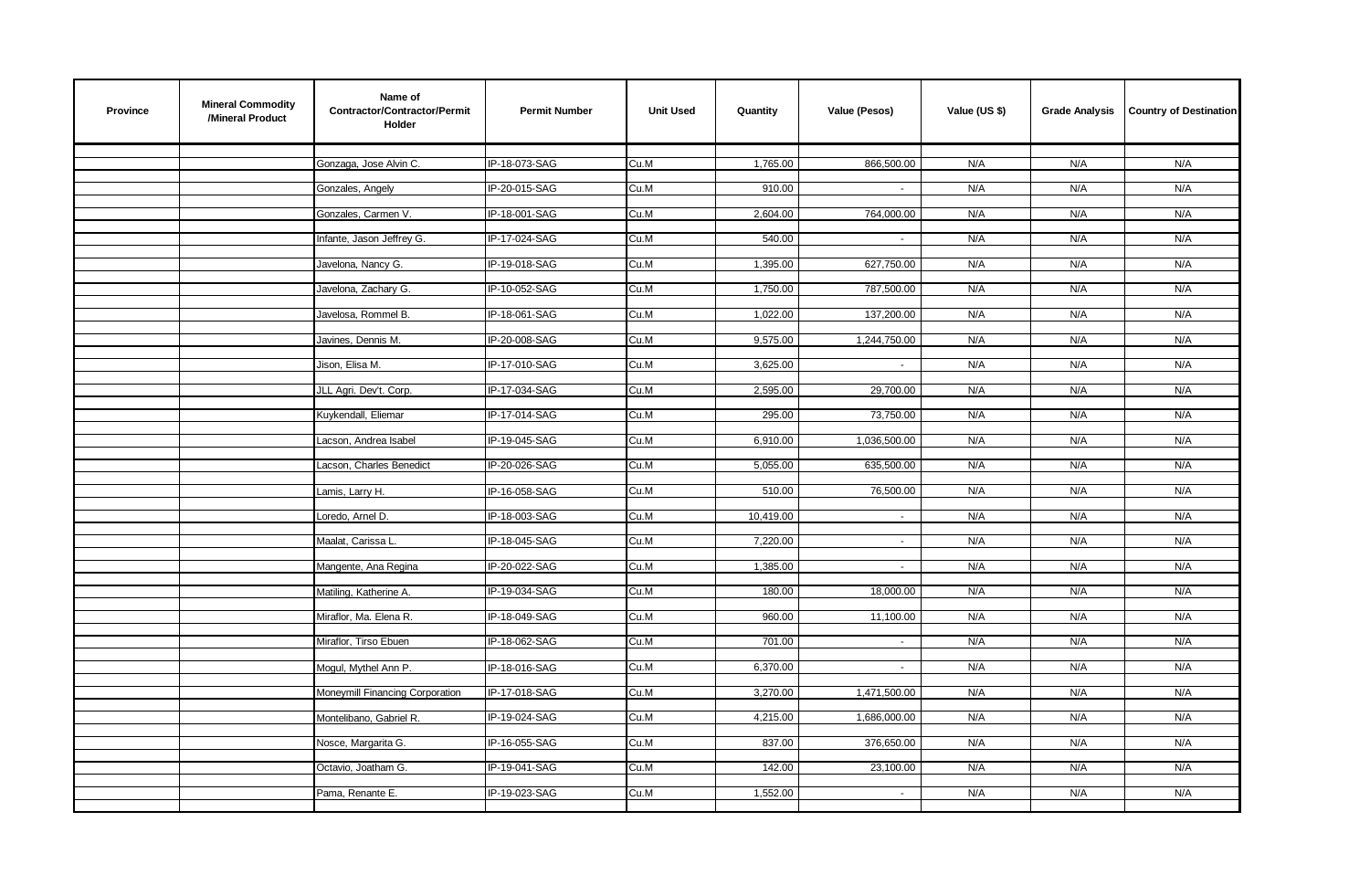| <b>Province</b> | <b>Mineral Commodity</b><br>/Mineral Product | Name of<br>Contractor/Contractor/Permit<br><b>Holder</b> | <b>Permit Number</b> | <b>Unit Used</b> | Quantity  | Value (Pesos)             | Value (US \$) | <b>Grade Analysis</b> | <b>Country of Destination</b> |
|-----------------|----------------------------------------------|----------------------------------------------------------|----------------------|------------------|-----------|---------------------------|---------------|-----------------------|-------------------------------|
|                 |                                              | Patlingrao, Marlon V.                                    | IP-18-032-SAG        | Cu.M             | 1,153.00  | $\sim$                    | N/A           | N/A                   | N/A                           |
|                 |                                              | Patlingrao, Victoria                                     | IP-17-037-SAG        | Cu.M             | 675.00    | $\sim$                    | N/A           | N/A                   | N/A                           |
|                 |                                              |                                                          |                      |                  |           |                           |               |                       |                               |
|                 |                                              | Peña, Bonifacio M.                                       | IP-20-006-SAG        | Cu.M             | 3,630.00  | 1,624,500.00              | N/A           | N/A                   | N/A                           |
|                 |                                              | Planta, Priscilla                                        | IP-20-002-SAG        | Cu.M             | 955.00    | 239,375.00                | N/A           | N/A                   | N/A                           |
|                 |                                              | Ploteña, Rodneil J.                                      | IP-18-040-SAG        | Cu.M             | 9,964.00  | 3,587,040.00              | N/A           | N/A                   | N/A                           |
|                 |                                              | Poe, Jacoueline N.                                       | IP-19-053-SAG        | Cu.M             | 4,585.00  | 1,983,250.00              | N/A           | N/A                   | N/A                           |
|                 |                                              |                                                          |                      |                  |           |                           |               |                       |                               |
|                 |                                              | Pornia, Edwito P.                                        | IP-18-025-SAG        | Cu.M             | 3,688.00  | $\sim$                    | N/A           | N/A                   | N/A                           |
|                 |                                              | Pratt, Mai B.                                            | IP-19-029-SAG        | Cu.M             | 4,035.00  | 1,614,000.00              | N/A           | N/A                   | N/A                           |
|                 |                                              | Pugoy, Gualberto A.                                      | IP-17-060-SAG        | Cu.M             | 1,880.00  | 244,200.00                | N/A           | N/A                   | N/A                           |
|                 |                                              |                                                          |                      |                  |           |                           |               |                       |                               |
|                 |                                              | Qua, Louie John L                                        | IP-18-063-SAG        | Cu.M             | 5,460.00  | 900,000.00                | N/A           | N/A                   | N/A                           |
|                 |                                              | Quemado, Rudy E.                                         | IP-17-008-SAG        | Cu.M             | 5,131.00  |                           | N/A           | N/A                   | N/A                           |
|                 |                                              | Quimbao, Rommel A.                                       | IP-19-044-SAG        | Cu.M             | 1,848.00  | 276,500.00                | N/A           | N/A                   | N/A                           |
|                 |                                              |                                                          |                      |                  |           |                           |               |                       |                               |
|                 |                                              | Reboton, Joseph Louie B.                                 | IPA-18-004-SAG       | Cu.M             | 110.00    | 22,000.00                 | N/A           | N/A                   | N/A                           |
|                 |                                              | Reboton, Lydia Y.                                        | IP-19-016-SAG        | Cu.M             | 470.00    | 94,000.00                 | N/A           | N/A                   | N/A                           |
|                 |                                              | Regalado, Manuel Y.                                      | IP-17-027-SAG        | Cu.M             | 3,880.00  | 172,400.00                | N/A           | N/A                   | N/A                           |
|                 |                                              |                                                          | IP-17-025-SAG        |                  | 840.00    | 336,000.00                | N/A           |                       | N/A                           |
|                 |                                              | Regino, Tricia Anne L.                                   |                      | Cu.M             |           |                           |               | N/A                   |                               |
|                 |                                              | Rodrigazo, Heide F.                                      | IP-19-066-SAG        | Cu.M             | 4,740.00  | 1,324,850.00              | N/A           | N/A                   | N/A                           |
|                 |                                              | Sabay, Emmanuel B. Sr.                                   | IP-19-033-SAG        | Cu.M             | 12,595.00 | $\sim$                    | N/A           | N/A                   | N/A                           |
|                 |                                              | Sabay, Emmanuel V. Sr.                                   | IP-17-007-SAG        | Cu.M             | 9,360.00  | $\mathbb{Z}^{\mathbb{Z}}$ | N/A           | N/A                   | N/A                           |
|                 |                                              |                                                          |                      |                  |           |                           |               |                       |                               |
|                 |                                              | Salazar, Mona Liza H.                                    | IP-18-015-SAG        | Cu.M             | 8,861.00  | 1,151,930.00              | N/A           | N/A                   | N/A                           |
|                 |                                              | San Carlos Aggregates                                    | IP-17-069-SAG        | Cu.M             | 3,880.00  | $\sim$                    | N/A           | N/A                   | N/A                           |
|                 |                                              | Saron, Renante W.                                        | IP-17-005-SAG        | Cu.M             | 265.00    | 119,250.00                | N/A           | N/A                   | N/A                           |
|                 |                                              |                                                          |                      |                  |           |                           |               |                       |                               |
|                 |                                              | Sarona, Yvonne S.                                        | IP-18-023-SAG        | Cu.M             | 315.00    | $\sim$                    | N/A           | N/A                   | N/A                           |
|                 |                                              | Sason, Jonas P.                                          | IP-18-014-SAG        | Cu.M             | 2,640.00  | 1,056,000.00              | N/A           | N/A                   | N/A                           |
|                 |                                              | Seguiro, Bien Paul O.                                    | IP-19-036-SAG        | Cu.M             | 960.00    | 32,900.00                 | N/A           | N/A                   | N/A                           |
|                 |                                              |                                                          |                      |                  |           |                           |               |                       |                               |
|                 |                                              | Seguiro, Bien Paul O.                                    | IP-17-012-SAG        | Cu.M             | 1,294.00  | 452,700.00                | N/A           | N/A                   | N/A                           |
|                 |                                              | Serra, Joey N.                                           | IP-19-065-SAG        | Cu.M             | 1,002.00  | 350,700.00                | N/A           | N/A                   | N/A                           |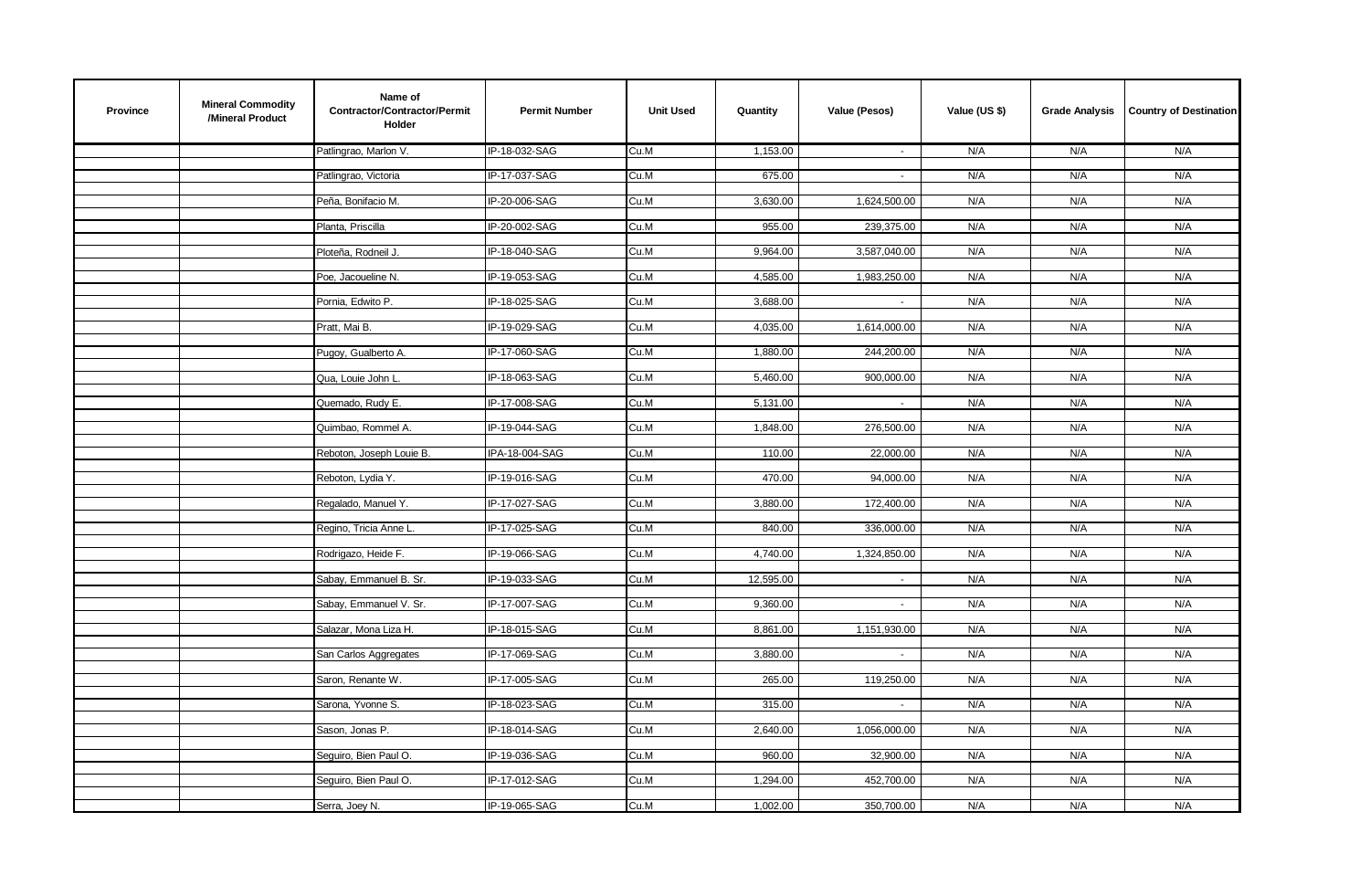| Province | <b>Mineral Commodity</b><br>/Mineral Product | Name of<br>Contractor/Contractor/Permit<br>Holder | <b>Permit Number</b> | <b>Unit Used</b> | Quantity  | Value (Pesos) | Value (US \$) | <b>Grade Analysis</b> | <b>Country of Destination</b> |
|----------|----------------------------------------------|---------------------------------------------------|----------------------|------------------|-----------|---------------|---------------|-----------------------|-------------------------------|
|          |                                              | Sian, Jan Laurence G.                             | IP-19-061-SAG        | Cu.M             | 440.00    | 14,000.00     | N/A           | N/A                   | N/A                           |
|          |                                              |                                                   |                      |                  |           |               |               |                       |                               |
|          |                                              | Solinap, Nicolas A.                               | IP-17-071-SAG        | Cu.M             | 1,040.00  | 187,200.00    | N/A           | N/A                   | N/A                           |
|          |                                              | Sombito, Louie Jay L.                             | IP-19-027-SAG        | Cu.M             | 1,985.00  | $\sim$        | N/A           | N/A                   | N/A                           |
|          |                                              | Sombito, Romulo Jr. M.                            | IP-18-018-SAG        | Cu.M             | 3,315.00  | $\omega$      | N/A           | N/A                   | N/A                           |
|          |                                              |                                                   |                      |                  |           |               |               |                       |                               |
|          |                                              | Stanium Const. Dev't. Corp.                       | IP-18-059-SAG        | Cu.M             | 4,200.00  | $\sim$        | N/A           | N/A                   | N/A                           |
|          |                                              | Sycip, Sandra Ruth Mercedes Encarnicion           | IP-19-038-SAG        | Cu.M             | 20,175.00 | $\sim$        | N/A           | N/A                   | N/A                           |
|          |                                              | Tan Yu, Edilberto G.                              | IP-17-067-SAG        | Cu.M             | 3,110.00  | 2,129,092.00  | N/A           | N/A                   | N/A                           |
|          |                                              | Teodoro, Joseph P.                                | IP-18-056-SAG        | Cu.M             | 1,450.00  | 491,750.00    | N/A           | N/A                   | N/A                           |
|          |                                              |                                                   |                      |                  |           |               |               |                       |                               |
|          |                                              | Teves, Geraldine Marie G.                         | IP-19-026-SAG        | Cu.M             | 3,642.00  | 952,200.00    | N/A           | N/A                   | N/A                           |
|          |                                              | Tomaro, Jose Tirso M.                             | IP-19-055-SAG        | Cu.M             | 2,021.00  | 720,106.00    | N/A           | N/A                   | N/A                           |
|          |                                              | Uy, Francisco M. Jr.                              | IP-19-013-SAG        | Cu.M             | 441.00    | 198,450.00    | N/A           | N/A                   | N/A                           |
|          |                                              |                                                   |                      |                  |           |               |               |                       |                               |
|          |                                              | Victorias Milling Company, Inc.                   | IP-18-053-SAG        | Cu.M             | 24.00     | 8,400.00      | N/A           | N/A                   | N/A                           |
|          |                                              | Villa, Benjamin B.                                | IP-18-064-SAG        | Cu.M             | 700.00    | 280,000.00    | N/A           | N/A                   | N/A                           |
|          |                                              | Villanueva, Carmen Michelle C.                    | IP-19-040-SAG        | Cu.M             | 6,970.00  | $\sim$        | N/A           | N/A                   | N/A                           |
|          |                                              |                                                   |                      |                  |           |               |               |                       |                               |
|          |                                              | Villarin, Leo C.                                  | IP-19-008-SAG        | Cu.M             | 1,108.00  | 387,800.00    | N/A           | N/A                   | N/A                           |
|          |                                              | Villarosa, Democrita T.                           | IP-17-042-SAG        | Cu.M             | 70.00     | 42,000.00     | N/A           | N/A                   | N/A                           |
|          |                                              | Villavicencio, Anthony                            | IP-17-003-SAG        | Cu.M             | 3,715.00  | 1,486,000.00  | N/A           | N/A                   | N/A                           |
|          |                                              |                                                   |                      |                  |           |               |               |                       |                               |
|          |                                              | <b>Wegaplas Corporation</b>                       | IP-17-072-SAG        | Cu.M             | 4,110.00  | 1,849,500.00  | N/A           | N/A                   | N/A                           |
|          |                                              | Yap, Aylmer                                       | IP-18-048-SAG        | Cu.M             | 1,125.00  | 225,000.00    | N/A           | N/A                   | N/A                           |
|          |                                              | Yap, Warren L.                                    | IP-17-045-SAG        | Cu.M             | 4,995.00  | 749,250.00    | N/A           | N/A                   | N/A                           |
|          |                                              | Yeneza, Ferdinand John M.                         |                      |                  |           |               | N/A           |                       | N/A                           |
|          |                                              |                                                   | IP-18-026-SAG        | Cu.M             | 860.00    | 301,000.00    |               | N/A                   |                               |
|          |                                              | Yusay, Eliseo C. Jr.                              | IP-18-037-SAG        | Cu.M             | 17,450.00 | $\sim$        | N/A           | N/A                   | N/A                           |
|          |                                              | Zarragosa, Ivan M.                                | IP-17-048-SAG        | Cu.M             | 9,850.00  | $\sim$        | N/A           | N/A                   | N/A                           |
|          |                                              | Zayco, Freddie W.                                 | IP-17-011-SAG        | Cu.M             | 731.00    | 69,850.00     | N/A           | N/A                   | N/A                           |
|          |                                              |                                                   |                      |                  |           |               |               |                       |                               |
|          | Ordinary Earth                               | Almana Property and Dev't. Corp.                  | QP-17-009-DOE        | Cu.M             | 15,807.00 | $\sim$        | N/A           | N/A                   | N/A                           |
|          |                                              | Almana Property and Dev't. Corp.                  | QP-16-005-DOE        | Cu.M             | 28,905.00 | $\sim$        | N/A           | N/A                   | N/A                           |
|          |                                              |                                                   |                      |                  |           |               |               |                       |                               |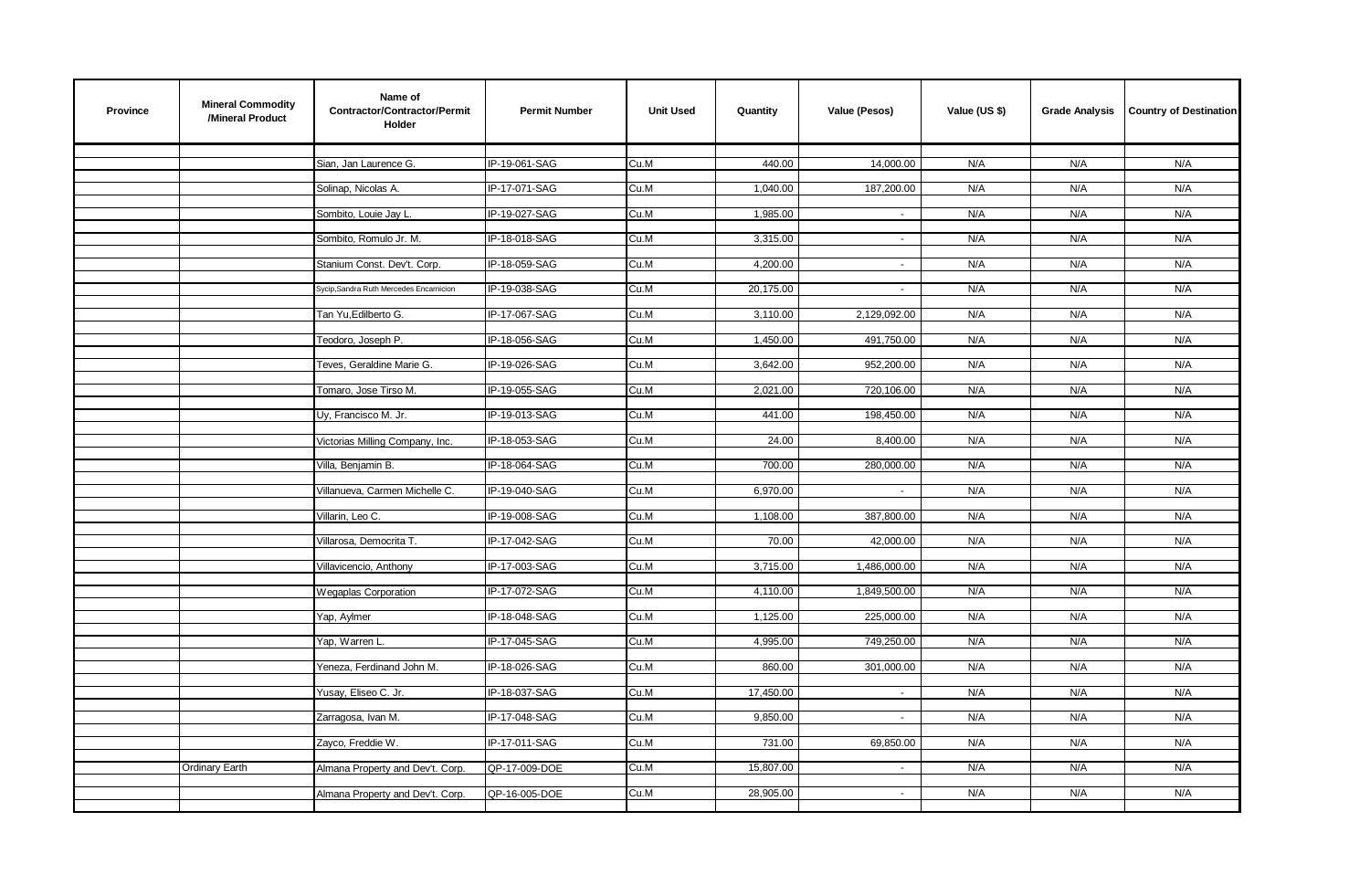| <b>Province</b> | <b>Mineral Commodity</b><br>/Mineral Product | Name of<br>Contractor/Contractor/Permit<br>Holder | <b>Permit Number</b> | <b>Unit Used</b> | Quantity  | Value (Pesos)  | Value (US \$) | <b>Grade Analysis</b> | <b>Country of Destination</b> |
|-----------------|----------------------------------------------|---------------------------------------------------|----------------------|------------------|-----------|----------------|---------------|-----------------------|-------------------------------|
|                 |                                              | Baja, Ma. Rose P.                                 | QP-18-007-DOE        | Cu.M             | 8,215.00  | 410,750.00     | N/A           | N/A                   | N/A                           |
|                 |                                              | Bilbao, Ma. Theresa L                             | QP-18-005-DOE        | Cu.M             | 120.00    | $\sim$         | N/A           | N/A                   | N/A                           |
|                 |                                              | Carmona, Martin Vicente                           | QP-18-003-DOE        | Cu.M             | 4,850.00  | $\blacksquare$ | N/A           | N/A                   | N/A                           |
|                 |                                              | Choa, Fonsella Kae S.                             | QP-19-010-DOE        | Cu.M             | 40.00     | 5,200.00       | N/A           | N/A                   | N/A                           |
|                 |                                              |                                                   |                      |                  |           |                |               |                       |                               |
|                 |                                              | Cornel, Edwin                                     | QP-16-004-DOE        | Cu.M             | 9,150.00  | $\sim$         | N/A           | N/A                   | N/A                           |
|                 |                                              | Dolmar Prime Corp.                                | QP-20-002-DOE        | Cu.M             | 3,350.00  | $\sim$         | N/A           | N/A                   | N/A                           |
|                 |                                              | First Pick Const. Enterprises                     | QP-17-004-DOE        | Cu.M             | 8,533.00  | $\sim$         | N/A           | N/A                   | N/A                           |
|                 |                                              | Guirnela, Evelyn                                  | QP-16-007-DOE        | Cu.M             | 31,890.00 | $\sim$         | N/A           | N/A                   | N/A                           |
|                 |                                              | Home Invest Builders, Inc.                        | QP-17-003-DOE        | Cu.M             | 18,330.00 | $\sim$         | N/A           | N/A                   | N/A                           |
|                 |                                              | Maalat, Beau Dylan                                | QP-17-002-DOE        | Cu.M             | 19,430.00 | $\blacksquare$ | N/A           | N/A                   | N/A                           |
|                 |                                              |                                                   |                      |                  |           |                |               |                       |                               |
|                 |                                              | Malan, Wilfred D.                                 | QP-15-003(NOC)DOE    | Cu.M             | 10,240.00 | $\sim$         | N/A           | N/A                   | N/A                           |
|                 |                                              | Morales, Efren                                    | QP-16-001(NOC)DOE    | Cu.M             | 9,815.00  | $\sim$         | N/A           | N/A                   | N/A                           |
|                 |                                              | Ramirez, Christine                                | QP-18-001-DOE        | Cu.M             | 10,227.00 | $\sim$         | N/A           | N/A                   | N/A                           |
|                 |                                              | Rebatado, Petronio B. Jr.                         | QP-19-006-DOE        | Cu.M             | 2,430.00  | 536,500.00     | N/A           | N/A                   | N/A                           |
|                 |                                              | Trinidad Agricultural Corp.                       | QP-14-009(NOC)DOE    | Cu.M             | 740.00    | $\sim$         | N/A           | N/A                   | N/A                           |
|                 |                                              |                                                   |                      |                  |           |                |               |                       |                               |
|                 |                                              | Uychiat, Cesar Jr.                                | QP-16-002-DOE        | Cu.M             | 7,960.00  | 308,000.00     | N/A           | N/A                   | N/A                           |
|                 | Rockphospate                                 | Capitle, Willy C.                                 | QP-15-005(NOC)ROP    | Cu.M             | 549.00    | $\omega$       | N/A           | N/A                   | N/A                           |
|                 | Limestone                                    | Añalucas, Corazon                                 | QP-15-006(NOC)LIM    | Cu.M             | 2,561.00  | 1,280,500.00   | N/A           | N/A                   | N/A                           |
|                 |                                              | Gatinao, George Sr.                               | QP-17-007-LIM        | Cu.M             | 2,655.00  | $\sim$         | N/A           | N/A                   | N/A                           |
|                 |                                              | Javier, Rolly                                     | QP-19-009-LIM        | Cu.M             | 3,100.00  | 400,000.00     | N/A           | N/A                   | N/A                           |
|                 |                                              | Nemenzo, Evelyn                                   | QP-16-008-LIM        | Cu.M             | 35.00     | $\sim$         | N/A           | N/A                   | N/A                           |
|                 |                                              |                                                   |                      |                  |           |                |               |                       |                               |
|                 |                                              | Perdigones, Jeyson Rey D.                         | QP-20-001-LIM        | Cu.M             | 1.926.00  | 769,600.00     | N/A           | N/A                   | N/A                           |
|                 |                                              | Sarrosa, Joseph Edgar                             | QP-15-002(NOC)LIM    | Cu.M             | 2,241.00  | 1,113,400.00   | N/A           | N/A                   | N/A                           |
|                 |                                              | Sta. Ana, Raul P.                                 | QP-15-001(NOC)LIM    | Cu.M             | 267.00    | 18,000.00      | N/A           | N/A                   | N/A                           |
|                 |                                              | Zayco, Freddie W.                                 | QP-18-004-LIM        | Cu.M             | 6,389.00  | 1,533,360.00   | N/A           | N/A                   | N/A                           |
| Capiz           | Sand and Gravel                              | Blue Chip Builders, Inc.                          | MPP No. 018-030-VI   | Cu.M.            | 70,575.19 | 46,716,284.75  | N/A           | N/A                   | N/A                           |
|                 |                                              |                                                   |                      |                  |           |                |               |                       |                               |
|                 | <b>Boulders</b>                              | Blue Chip Builders, Inc.                          | MPP No. 018-030-VI   | Cu.M.            | 449.00    | 218,944.00     | N/A           | N/A                   | N/A                           |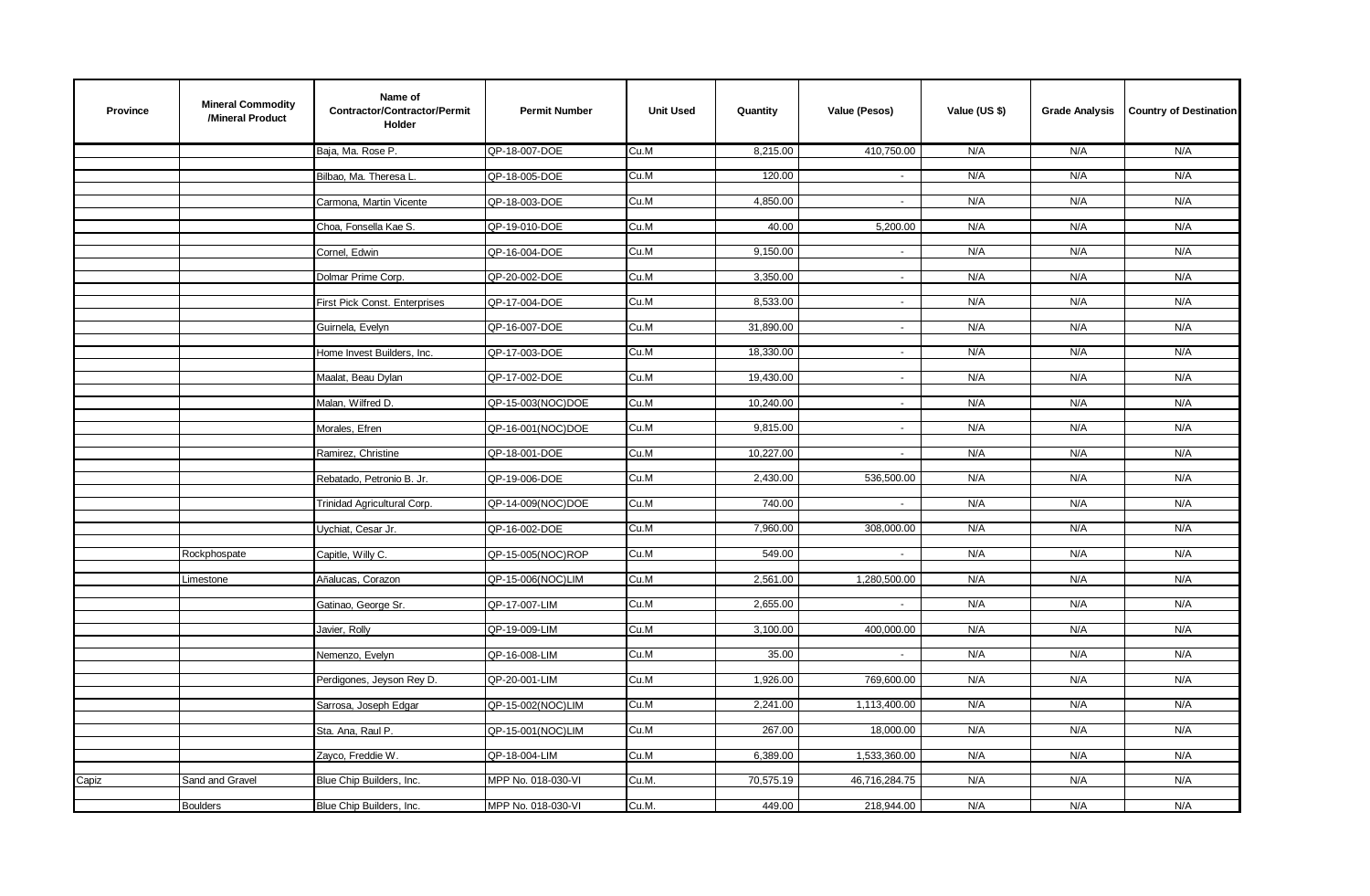| <b>Province</b> | <b>Mineral Commodity</b><br>/Mineral Product | Name of<br>Contractor/Contractor/Permit<br>Holder | <b>Permit Number</b> | <b>Unit Used</b> | Quantity  | Value (Pesos) | Value (US \$) | <b>Grade Analysis</b> | <b>Country of Destination</b> |
|-----------------|----------------------------------------------|---------------------------------------------------|----------------------|------------------|-----------|---------------|---------------|-----------------------|-------------------------------|
|                 | <b>Base Course</b>                           | Blue Chip Builders, Inc.                          | MPP No. 018-030-VI   | Cu.M.            | 3,075.50  | 1,050,400.00  | N/A           | N/A                   | N/A                           |
|                 | Ordinary Earth                               | Hannah Rosario O. Arcenas                         | 06(15) VI-15         | Cu. M            | 7,076.40  | 283,056.00    | N/A           | N/A                   | N/A                           |
|                 |                                              | Mark Anthony H. Almalbis                          | 01(18) VI-18         | Cu. M            | 1,040.00  | 41,600.00     | N/A           | N/A                   | N/A                           |
|                 |                                              | Rodolfo G. Andrada, Jr.                           | 04(19)VI-19          | Cu. M            | 641.00    | 168,560.00    | N/A           | N/A                   | N/A                           |
|                 |                                              | Ricardo A. Arcenas                                | 09(15) VI-15         | Cu. M            | 560.00    | 22,400.00     | N/A           | N/A                   | N/A                           |
|                 |                                              | lan Augustus A. Fajardo                           | 05(19)VI-19          | Cu. M            | 1,266.00  | 50,640.00     | N/A           | N/A                   | N/A                           |
|                 |                                              | Jenny F. Sanchez                                  | 10(19) VI-19         | Cu. M            | 1,351.00  | 103,000.00    | N/A           | N/A                   | N/A                           |
|                 | <b>Basalt</b>                                | Ramonito Laab                                     | 06(19)VI-19          | Cu. M            | 550.00    | 197,000.00    | N/A           | N/A                   | N/A                           |
|                 | Ordinary Earth and<br><b>Basalt</b>          | Rodolfo G. Andrada, Jr.                           | 02(19) VI-19         | Cu. M            | 443.00    | 116,340.00    | N/A           | N/A                   | N/A                           |
|                 | <b>Base Course</b>                           | Blue Chip Builders, Inc.                          | MPP-018-030-VI       | Cu.M             | 3,075.50  | 1,050,400.00  | N/A           | N/A                   | N/A                           |
|                 | <b>Boulders</b>                              | Blue Chip Builders, Inc.                          | MPP-018-030-VI       | Cu.M             | 449.00    | 218,944.00    | N/A           | N/A                   | N/A                           |
|                 | Sand and Gravel                              | Blue Chip Builders, Inc.                          | MPP-018-030-VI       | Cu.M             | 70,575.19 | 46,716,284.75 | N/A           | N/A                   | N/A                           |
|                 |                                              | Ma. Corazon F. Aringuin                           | 039(021)2020         | Cu. M            | 2,923.00  | 566,860.00    | N/A           | N/A                   | N/A                           |
|                 |                                              | Estrella Bayog                                    | 041(040)2019         | Cu.M             | 680.00    | 152,950.00    | N/A           | N/A                   | N/A                           |
|                 |                                              | Mario T. Bornales                                 | 042(20)2020          | Cu. M            | 228.60    | 70,778.00     | N/A           | N/A                   | N/A                           |
|                 |                                              | Danilo Soo Chan                                   | 017(44)2019          | Cu. M            | 2,550.00  | 255,000.00    | N/A           | N/A                   | N/A                           |
|                 |                                              | Christopher Dariagan                              | 058(37)2019          | Cu.M             | 3,399.00  | 849,750.00    | N/A           | N/A                   | N/A                           |
|                 |                                              | Claire H. Funcion                                 | 026(22)2020          | Cu.M             | 442.00    | 64,260.00     | N/A           | N/A                   | N/A                           |
|                 |                                              | Pablo G. Ganzon                                   | 043(21)2020          | Cu. M            | 2,000.00  | 340,000.00    | N/A           | N/A                   | N/A                           |
|                 |                                              | Gerard Balgos                                     | 008(8)2019           | Cu.M             | 4,790.00  | 622,700.00    | N/A           | N/A                   | N/A                           |
|                 |                                              | Albert F. Fajardo                                 | 030(34)2019          | Cu.M             | 1,219.00  | 242,560.00    | N/A           | N/A                   | N/A                           |
|                 |                                              | Florie Mae L. Deloso                              | 005(20)2020          | Cu.M             | 559.00    | 83,850.00     | N/A           | N/A                   | N/A                           |
|                 |                                              | Marina L. Deloso                                  | 005(20)2020          | Cu.M             | 559.00    | 83,850.00     | N/A           | N/A                   | N/A                           |
|                 |                                              | Meneleo Fajardo                                   | 05(15) VI-15         | Cu.M             | 313.00    | 43,820.00     | N/A           | N/A                   | N/A                           |
|                 |                                              | Eva F. Fellores                                   | 037(013)2020         | Cu.M             | 750.00    | 210,000.00    | N/A           | N/A                   | N/A                           |
|                 |                                              | Rodelo F. Floro                                   | 013(015)2020         | Cu.M             | 1,114.00  | 167,100.00    | N/A           | N/A                   | N/A                           |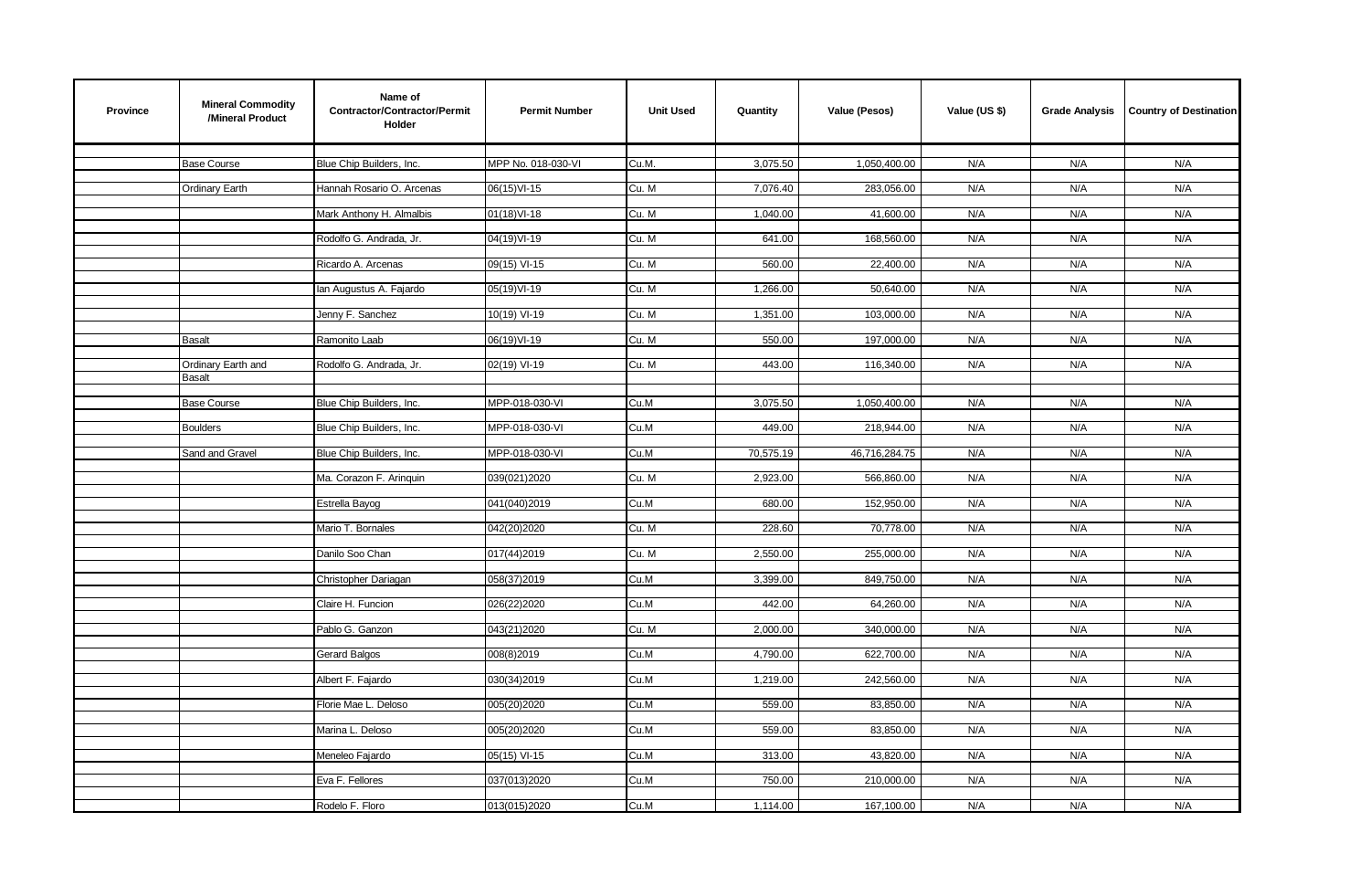| <b>Province</b> | <b>Mineral Commodity</b><br>/Mineral Product | Name of<br>Contractor/Contractor/Permit<br>Holder | <b>Permit Number</b> | <b>Unit Used</b> | Quantity | Value (Pesos) | Value (US \$) | <b>Grade Analysis</b> | <b>Country of Destination</b> |
|-----------------|----------------------------------------------|---------------------------------------------------|----------------------|------------------|----------|---------------|---------------|-----------------------|-------------------------------|
|                 |                                              | Lilia Fuliaga                                     | 003(24)2020          | Cu.M             | 2,250.00 | 337,500.00    | N/A           | N/A                   | N/A                           |
|                 |                                              | Leo L. Garbo                                      | 044(47)2019          | Cu.M             | 230.00   | 34,500.00     | N/A           | N/A                   | N/A                           |
|                 |                                              |                                                   |                      |                  |          |               |               |                       |                               |
|                 |                                              | Sandra F. Gardose                                 | 001(30)2020          | Cu.M             | 2,936.00 | 558,517.90    | N/A           | N/A                   | N/A                           |
|                 |                                              | Marlon C. Perez                                   | 053(007)2020         | Cu.M             | 348.00   | 34,800.00     | N/A           | N/A                   | N/A                           |
|                 |                                              | Cecilia C. Quistadio                              | 006(34)2020          | Cu.M             | 1,373.00 | 205,950.00    | N/A           | N/A                   | N/A                           |
|                 |                                              | Fernando Ramon D. Salcedo                         | 033(36)2019          | Cu.M             | 2,389.00 | 349,050.00    | N/A           | N/A                   | N/A                           |
|                 |                                              |                                                   |                      |                  |          |               |               |                       |                               |
|                 |                                              | Melvin G. San Felix                               | 017(66)2019          | Cu.M             | 1,378.00 | 369,960.00    | N/A           | N/A                   | N/A                           |
|                 |                                              |                                                   |                      |                  |          |               |               |                       |                               |
|                 |                                              | Sebastian Philip Michael F.<br>Salazar            | 018(016)2020         | Cu.M             | 1,771.50 | 442,875.00    | N/A           | N/A                   | N/A                           |
|                 |                                              | Victoria P. Olmedo                                | 028(19)2020          | Cu.M             | 791.50   | 121,150.00    | N/A           | N/A                   | N/A                           |
|                 |                                              |                                                   |                      |                  |          |               |               |                       |                               |
|                 |                                              | Paula D. Pionelo                                  | 004(02)2019          | Cu.M             | 1,321.00 | 184,940.00    | N/A           | N/A                   | N/A                           |
|                 |                                              | Cornelio F. Sanchez                               | 014(14)2019          | Cu.M             | 1,281.00 | 192,150.00    | N/A           | N/A                   | N/A                           |
|                 |                                              | Arman E. Panag                                    | 057(68)2019          | Cu.M             | 3,724.00 | 931,030.00    | N/A           | N/A                   | N/A                           |
|                 |                                              |                                                   |                      |                  |          |               |               |                       |                               |
|                 |                                              | Jeremias Abalecio                                 | 009(20)2020          | Cu.M             | 713.00   | 201,090.00    | N/A           | N/A                   | N/A                           |
|                 |                                              | Rey Ann F. Septimo                                | 043(41)2020          | Cu.M             | 2,009.00 | 283,305.00    | N/A           | N/A                   | N/A                           |
|                 |                                              | Lydia D. Adricula                                 | 030(048)2020         | CU.M             | 96.00    | 14,400.00     | N/A           | N/A                   | N/A                           |
|                 |                                              | Stephen V. Ortiz                                  | 050(008)2020         | Cu.M             | 1,906.00 | 571,800.00    | N/A           | N/A                   | N/A                           |
|                 |                                              |                                                   |                      |                  |          |               |               |                       |                               |
|                 |                                              | Mario C. Gomez                                    | 055(58)2019          | Cu.M             | 3,626.00 | 362,600.00    | N/A           | N/A                   | N/A                           |
|                 |                                              | Nestor G. Gloria, Jr.                             | 031(24)2020          | Cu.M             | 2,902.00 | 435,309.00    | N/A           | N/A                   | N/A                           |
|                 |                                              | Vanessa A. Deocampo                               | 006(10)2019          | Cu.M             | 574.00   | 69,360.00     | N/A           | N/A                   | N/A                           |
|                 |                                              |                                                   |                      |                  |          |               |               |                       |                               |
|                 |                                              | Danilo S. Llamas                                  | 040(42)2018          | Cu.M             | 533.00   | 106,600.00    | N/A           | N/A                   | N/A                           |
|                 |                                              | Richard G. Luces                                  | 056(59)2019          | Cu.M             | 378.00   | 126,478.00    | N/A           | N/A                   | N/A                           |
|                 |                                              | Luiben D. Mesada                                  | 002(42)2020          | Cu.M             | 1,234.00 | 246,800.00    | N/A           | N/A                   | N/A                           |
|                 |                                              | Edgardo Dadivas, Jr.                              | 017(17)2018          | Cu.M             | 2,891.00 | 578,200.00    | N/A           | N/A                   | N/A                           |
|                 |                                              |                                                   |                      |                  |          |               |               |                       |                               |
|                 |                                              | Salcedo Dayalo                                    | 034(046)2020         | Cu.M             | 248.00   | 37,200.00     | N/A           | N/A                   | N/A                           |
|                 |                                              | Nenita Baquilar                                   | 016(16)2019          | Cu.M             | 641.00   | 154,100.00    | N/A           | N/A                   | N/A                           |
|                 |                                              |                                                   |                      |                  |          |               |               |                       |                               |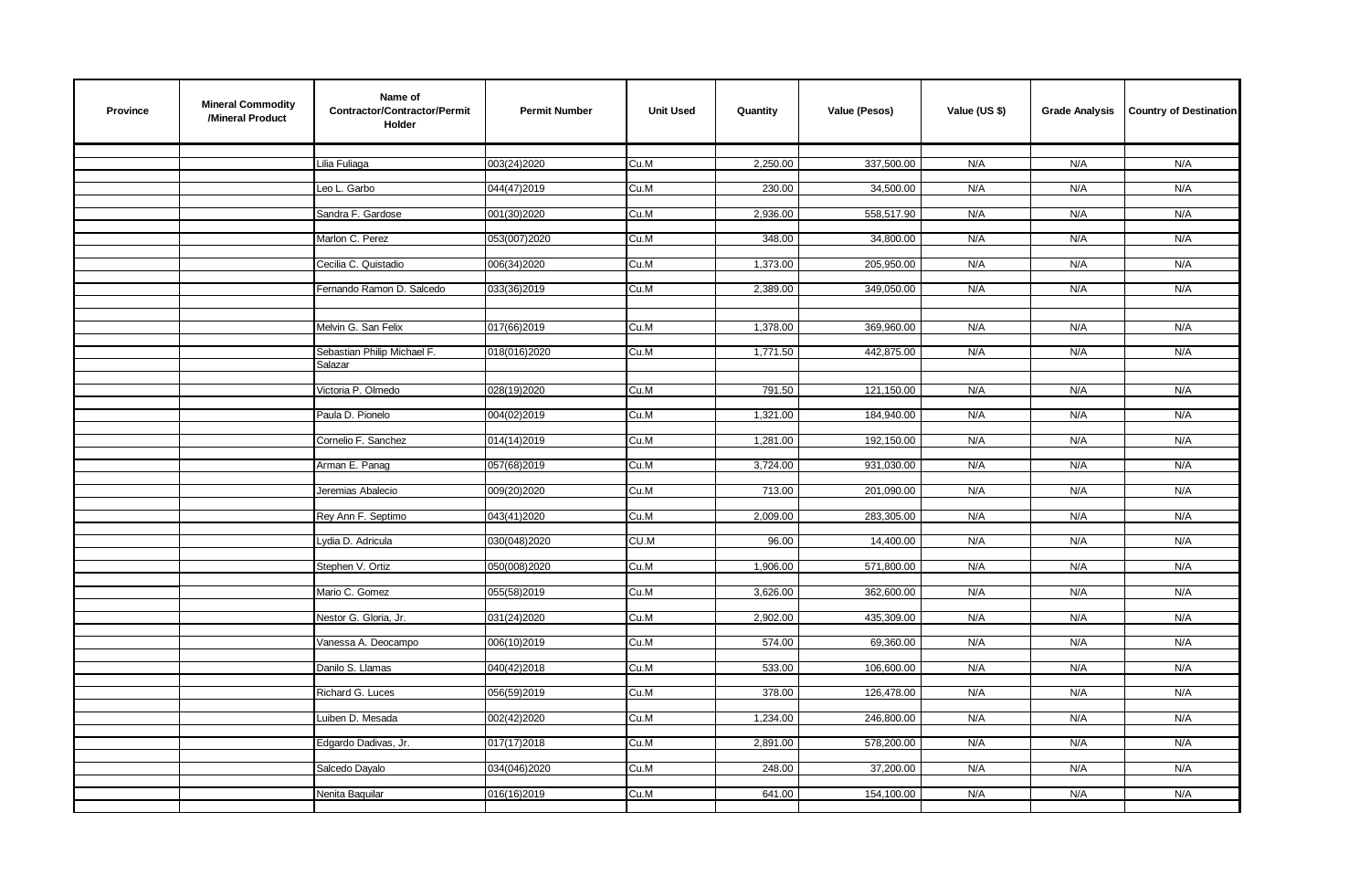| <b>Province</b> | <b>Mineral Commodity</b><br>/Mineral Product | Name of<br>Contractor/Contractor/Permit<br>Holder | <b>Permit Number</b>            | <b>Unit Used</b> | Quantity | Value (Pesos) | Value (US \$) | <b>Grade Analysis</b> | <b>Country of Destination</b> |
|-----------------|----------------------------------------------|---------------------------------------------------|---------------------------------|------------------|----------|---------------|---------------|-----------------------|-------------------------------|
|                 |                                              | Ma. Angelyn G. Dinero                             | 032(10)2020                     | Cu.M             | 679.00   | 101,850.00    | N/A           | N/A                   | N/A                           |
|                 |                                              | Jonathan R. Guillermo                             | 051(006)2020                    | Cu.M             | 1,139.00 | 300,398.72    | N/A           | N/A                   | N/A                           |
|                 |                                              | John L. Lamayo                                    | 003(27)2020                     | Cu.M             | 501.00   | 93,300.00     | N/A           | N/A                   | N/A                           |
|                 |                                              |                                                   |                                 |                  |          |               |               |                       |                               |
|                 |                                              | Rojo Guerrero R. Hurtada                          | 039(028)2020                    | Cu.M             | 40.00    | 8,000.00      | N/A           | N/A                   | N/A                           |
|                 |                                              | Narciso R. Inocencio                              | 046(003)2020                    | Cu.M             | 228.00   | 89,880.00     | N/A           | N/A                   | N/A                           |
|                 |                                              | Jose A. Ladores, Jr.                              | 049(52)2019                     | Cu.M             | 949.00   | 142,975.00    | N/A           | N/A                   | N/A                           |
|                 |                                              | Benjie G. Gicole                                  | 04(35)2020                      | Cu.M             | 1,974.00 | 459,030.00    | N/A           | N/A                   | N/A                           |
|                 |                                              |                                                   |                                 |                  |          |               |               |                       |                               |
| Guimaras        | <b>Agricultural Lime</b>                     | Mabini Limers                                     | MPP-010-012-VI<br>(1st Renewal) | Cu.M             | 155.00   | 363,754.00    | N/A           | N/A                   | N/A                           |
|                 |                                              |                                                   | MPP-010-012-VI                  |                  |          |               |               |                       |                               |
|                 | <b>Hydrated Lime</b>                         | Mabini Limers                                     | (1st Renewal)                   | Cu.M             | 4,706.00 | 34,629,245.97 | N/A           | N/A                   | N/A                           |
|                 |                                              |                                                   |                                 |                  |          |               |               |                       |                               |
| Aklan           | Sand and Gravel                              | Florencio M. Alag                                 | CP No. 09-2020 VI-3R            | Cu.M             | 3,882.00 | 1,086,960.00  | N/A           | N/A                   | N/A                           |
|                 |                                              | John Mikko R. Alag                                | CP No. 27-2019 VI-3R            | Cu.M             | 7,545.00 | 2,640,750.00  | N/A           | N/A                   | N/A                           |
|                 |                                              | Romeo Aniciete                                    | CP No. 07-2019 VI-3N            | Cu.M             | 1,740.00 | 508,481.00    | N/A           | N/A                   | N/A                           |
|                 |                                              | Oscar G. Candari                                  | CP No. 16-2020 VI-3R            | Cu.M             | 5,244.00 | 1,468,320.00  | N/A           | N/A                   | N/A                           |
|                 |                                              |                                                   |                                 |                  |          |               |               |                       |                               |
|                 |                                              | Teresita Del Rosario                              | CP No. 23-2020 VI-3R            | Cu.M             | 862.50   | 301,875.00    | N/A           | N/A                   | N/A                           |
|                 |                                              | Victor Fernandez                                  | CP No. 27-2020 VI-3R            | Cu.M             | 7,204.00 | 2,017,120.00  | N/A           | N/A                   | N/A                           |
|                 |                                              | Jhon Michael Ibit                                 | CP No. 11-2020 VI-3R            | Cu. M            | 2,593.00 | 726,040.00    | N/A           | N/A                   | N/A                           |
|                 |                                              | Jency I. Inolino                                  | CP No. 11-2020 VI-3N            | Cu. M            | 3,500.50 | 1,075,480.00  | N/A           | N/A                   | N/A                           |
|                 |                                              | Ronnie R. Mationg                                 | CP No. 26-2020 VI-3R            | Cu. M            | 7,879.50 | 2,650,910.00  | N/A           | N/A                   | N/A                           |
|                 |                                              |                                                   |                                 |                  |          |               |               |                       |                               |
|                 |                                              | Lito John J. Montero                              | CP No. 21-2020 VI-3R            | Cu.M             | 5,320.00 | 1,380,040.00  | N/A           | N/A                   | N/A                           |
|                 |                                              | Mary Paz A. Nalangan                              | Cp No. 19-2019 VI-3N            | Cu.M             | 3,816.00 | 1,335,600.00  | N/A           | N/A                   | N/A                           |
|                 |                                              | Miguel Nalangan                                   | CP No. 25-2020 VI-3R            | Cu.M             | 2,126.50 | 744,275.00    | N/A           | N/A                   | N/A                           |
|                 |                                              | Rowena Oducado                                    | CP No. 21-2019 VI-3R            | Cu. M            | 938.00   | 328,300.00    | N/A           | N/A                   | N/A                           |
|                 |                                              |                                                   |                                 |                  |          |               |               |                       |                               |
|                 |                                              | Marlon Randoy                                     | CP No. 17-2019 VI-3N            | Cu. M            | 3,984.20 | 1,115,584.00  | N/A           | N/A                   | N/A                           |
|                 |                                              | Percival J. Sevilla                               | CP No. 05-2019 VI-3N            | Cu. M            |          |               |               |                       |                               |
|                 |                                              | Diane S. Manikan                                  | CP No. 03-2020 VI-3N            | Cu. M            | 7,809.00 | 2,319,450.00  | N/A           | N/A                   | N/A                           |
|                 |                                              |                                                   |                                 |                  |          |               |               |                       |                               |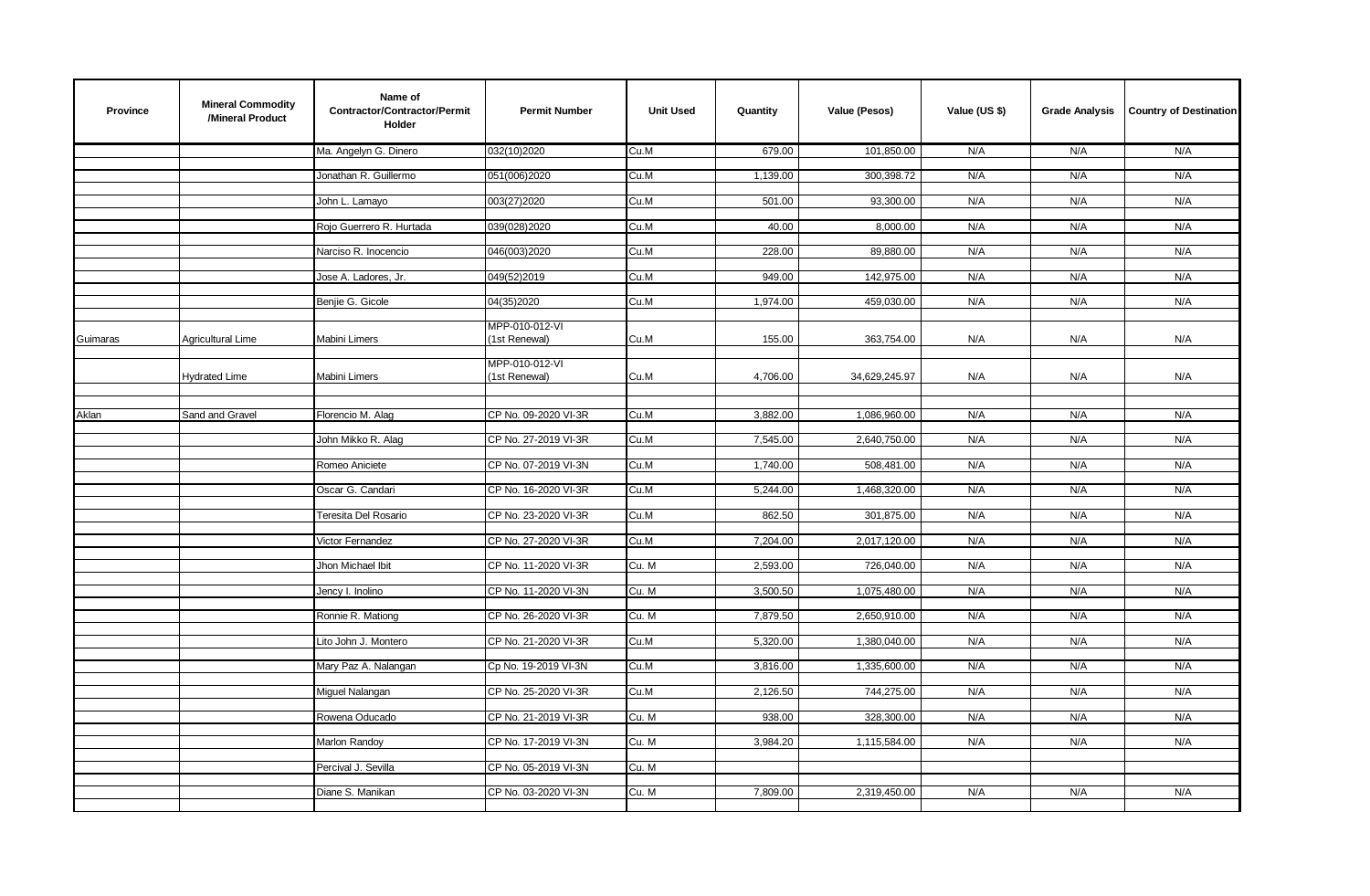| <b>Province</b> | <b>Mineral Commodity</b><br>/Mineral Product | Name of<br>Contractor/Contractor/Permit<br>Holder       | <b>Permit Number</b> | <b>Unit Used</b> | Quantity  | Value (Pesos) | Value (US \$) | <b>Grade Analysis</b> | <b>Country of Destination</b> |
|-----------------|----------------------------------------------|---------------------------------------------------------|----------------------|------------------|-----------|---------------|---------------|-----------------------|-------------------------------|
|                 |                                              | Eugene Reunir                                           | CP No. 18-2019 VI-3N | Cu. M            | 2,761.00  | 582,204.00    | N/A           | N/A                   | N/A                           |
|                 |                                              | Reva Grace F. Sazon                                     | CP No. 05-2020 VI-3R | Cu. M            | 5,377.50  | 1,948,986.00  | N/A           | N/A                   | N/A                           |
|                 |                                              |                                                         |                      |                  |           |               |               |                       |                               |
|                 |                                              | Sandy Toriaga                                           | CP No. 29-2020 VI-3R | Cu. M            | 6,344.50  | 1,859,690.00  | N/A           | N/A                   | N/A                           |
|                 |                                              | Jonathan Valencia                                       | CP No. 19-2020 VI-3R | Cu. M            | 485.00    | 131,740.00    | N/A           | N/A                   | N/A                           |
|                 |                                              | Ralph T. Valenzuela                                     | CP No. 23-2019 VI-3R | Cu. M            | 4,349.00  | 843,742.00    | N/A           | N/A                   | N/A                           |
|                 |                                              | Alma Villanueva                                         | CP No. 8-2020 VI-3R  | Cu. M            | 7,205.00  | 2,378,550.00  | N/A           | N/A                   | N/A                           |
|                 |                                              | John Randy Zapata                                       | CP No. 28-2020 VI-3R | Cu. M            | 10,472.00 | 3,081,910.00  | N/A           | N/A                   | N/A                           |
|                 |                                              | 79 Corenerstone Construction<br>Development Corporation | CP No. 27-2019 VI-3N | Cu. M            | 2,065.00  | 570,935.00    | N/A           | N/A                   | N/A                           |
|                 |                                              | Teodoro Neron, Jr.                                      | CP No. 27-2019 VI-3N | Cu. M            | 4,825.00  | 1,446,970.00  | N/A           | N/A                   | N/A                           |
|                 |                                              | Leah Q. Ramirez                                         | CP No. 24-2020 VI-3R | Cu. M            | 8,048.50  | 2,790,025.00  | N/A           | N/A                   | N/A                           |
|                 |                                              | Nestor Victor B. Rodriguez                              | CP No. 04-2020 VI-3N | Cu. M            | 9,851.00  | 3,447,850.00  | N/A           | N/A                   | N/A                           |
|                 |                                              | <b>Leodith Sallador</b>                                 | CP No. 06-2020 VI-3N | Cu. M            | 1,888.00  | 528,640.00    | N/A           | N/A                   | N/A                           |
|                 |                                              | Jose Lounel G. Alonzo                                   | CP No. 01-2020 VI-3N | Cu. M            | 5,960.20  | 1,587,196.00  | N/A           | N/A                   | N/A                           |
|                 |                                              | Jerome R. Salvador                                      | CP No. 24-2020 VI-3N | Cu. M            | 10,000.00 | 2,728,040.00  | N/A           | N/A                   | N/A                           |
|                 |                                              | Clifford Construction Corp.                             | CP No. 14-2020 VI-3N | Cu. M            | 592.00    | 165,760.00    | N/A           | N/A                   | N/A                           |
|                 |                                              | Norlyn A. Pilante                                       | CP No. 07-2020 VI-3N | Cu. M            | 7,728.00  | 2,708,672.50  | N/A           | N/A                   | N/A                           |
|                 |                                              | Joseph Ibardolasa                                       | CP No. 13-2020 VI-3N | Cu. M            | 2,500.50  | 899,675.00    | N/A           | N/A                   | N/A                           |
|                 |                                              | Manilyn Navarosa                                        | CP No. 17-2020 VI-3N | Cu. M            | 212.50    | 59,500.00     | N/A           | N/A                   | N/A                           |
|                 |                                              | <b>Ariel Gepty</b>                                      | CP No. 10-2020 VI-3N | Cu. M            | 212.50    | 59,500.00     | N/A           | N/A                   | N/A                           |
|                 |                                              | Annabelle Gaspar                                        | CP No. 34-2020 VI-3N | Cu. M            | 180.00    | 50,400.00     | N/A           | N/A                   | N/A                           |
|                 |                                              | Salve R. Idorot                                         | CP No. 31-2020 VI-3N | Cu. M            | 1,878.50  | 525,980.00    | N/A           | N/A                   | N/A                           |
| Antique         | Sand and Gravel                              | Bandoja, Shalane                                        | MGS 2020-004         | Cu.M             | 1,800.00  | 540,000.00    | N/A           | N/A                   | N/A                           |
|                 |                                              | Beroin, Glenn Anne Marie G.                             | MGS 2019-013         | Cu.M             | 8,070.00  | $\sim$        | N/A           | N/A                   | N/A                           |
|                 |                                              | Bocala, Jhoanne Vim                                     | MGS-2020-018         | Cu.M             | 100.00    | 30,000.00     | N/A           | N/A                   | N/A                           |
|                 |                                              | Cadigal, Edwin P.                                       | MGS 2019-001         | Cu.M             | 1,000.00  | 300,000.00    | N/A           | N/A                   | N/A                           |
|                 |                                              | Cadigal, Jovita                                         | MGS 2019-027         | Cu.M             | 5,876.00  | 1,462,800.00  | N/A           | N/A                   | N/A                           |
|                 |                                              |                                                         |                      |                  |           |               |               |                       |                               |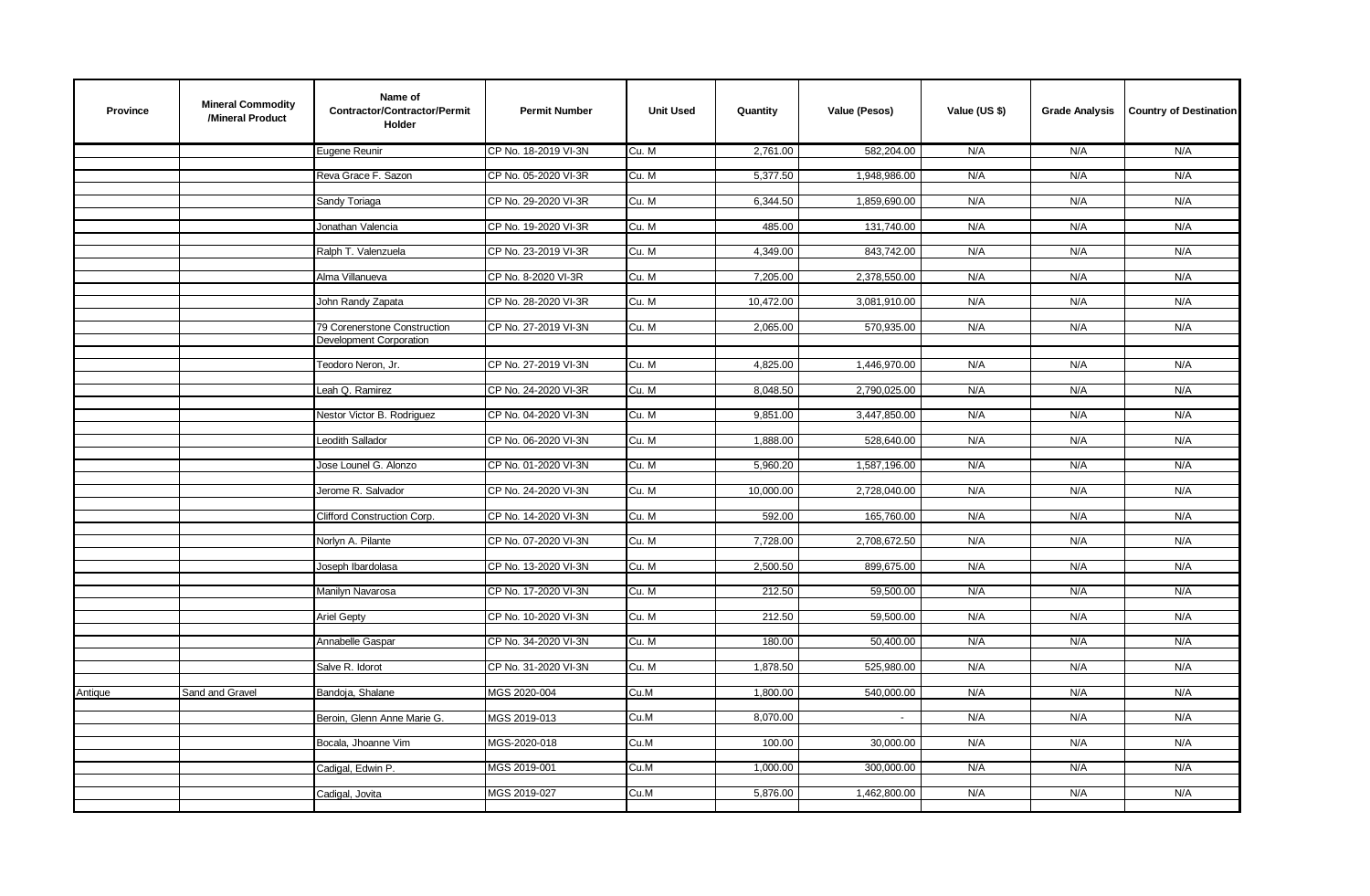| <b>Province</b> | <b>Mineral Commodity</b><br>/Mineral Product | Name of<br>Contractor/Contractor/Permit<br><b>Holder</b> | <b>Permit Number</b> | <b>Unit Used</b> | Quantity | Value (Pesos) | Value (US \$) | <b>Grade Analysis</b> | <b>Country of Destination</b> |
|-----------------|----------------------------------------------|----------------------------------------------------------|----------------------|------------------|----------|---------------|---------------|-----------------------|-------------------------------|
|                 |                                              | Cagalawan, John Glady                                    | MGS 2019-023         | Cu.M             | 2,860.00 | 858,000.00    | N/A           | N/A                   | N/A                           |
|                 |                                              | Cataque, Arlene                                          | MGS 2019-019         | Cu.M             | 1,898.00 | 299,400.00    | N/A           | N/A                   | N/A                           |
|                 |                                              |                                                          |                      |                  |          |               |               |                       |                               |
|                 |                                              | Conte, Alyssa                                            | MGS 2020-011         | Cu.M             | 4,900.00 | 1,470,000.00  | N/A           | N/A                   | N/A                           |
|                 |                                              | Dela Cruz, Ma. Pia S.                                    | MGS 2019-077         | Cu.M             | 5,051.00 | 1,515,300.00  | N/A           | N/A                   | N/A                           |
|                 |                                              | Dioso, John Patrick                                      | MGS 2019-024         | Cu.M             | 750.00   | 225,000.00    | N/A           | N/A                   | N/A                           |
|                 |                                              | Dolorica, Benigno                                        | MGS 2020-006         | Cu.M             | 4,930.00 | 1,479,000.00  | N/A           | N/A                   | N/A                           |
|                 |                                              |                                                          |                      |                  |          |               |               |                       |                               |
|                 |                                              | Eco, Edralin                                             | MGS 2019-029         | Cu.M             | 4,300.00 | 1,290,000.00  | N/A           | N/A                   | N/A                           |
|                 |                                              | Escaner, Christopher                                     | MGS 2020-016         | Cu.M             | 9,372.00 | 2,811,600.00  | N/A           | N/A                   | N/A                           |
|                 |                                              | Fabila, Felvicent Macario                                | MGS 2019-036         | Cu.M             | 6,999.00 | 2,099,700.00  | N/A           | N/A                   | N/A                           |
|                 |                                              | Guntan, Marlo M.                                         | MGS 2020-014         |                  |          |               | N/A           | N/A                   | N/A                           |
|                 |                                              |                                                          |                      | Cu.M             | 1,710.00 | 513,000.00    |               |                       |                               |
|                 |                                              | Jueves, Emelly E.                                        | MGS 2019-032         | Cu.M             | 5,700.00 | 1,710,000.00  | N/A           | N/A                   | N/A                           |
|                 |                                              | Jayme, Carlos                                            | MGS 2019-028         | Cu.M             | 1,300.00 | 390,000.00    | N/A           | N/A                   | N/A                           |
|                 |                                              | Jungco, Myra D.                                          | MGS 2020-002         | Cu.M             | 3,750.00 | 1,125,000.00  | N/A           | N/A                   | N/A                           |
|                 |                                              |                                                          |                      |                  |          |               |               |                       |                               |
|                 |                                              | Jungco, Roldan                                           | MGS 2019-022         | Cu.M             | 8,450.00 | 1,894,200.00  | N/A           | N/A                   | N/A                           |
|                 |                                              | Lim, Walden                                              | MGS 2020-003         | Cu.M             | 3,070.00 | 921,000.00    | N/A           | N/A                   | N/A                           |
|                 |                                              | Lestino, Anabel                                          | MGS 2019-038         | Cu.M             | 3,784.00 | 946,000.00    | N/A           | N/A                   | N/A                           |
|                 |                                              |                                                          |                      |                  |          |               |               |                       |                               |
|                 |                                              | Macandog, Donna Mae                                      | MGS 2020-042         | Cu.M             | 2,218.00 | 664,500.00    | N/A           | N/A                   | N/A                           |
|                 |                                              | Magtulis, Eddie                                          | MGS 2019-039         | Cu.M             | 2,706.00 | 572,040.00    | N/A           | N/A                   | N/A                           |
|                 |                                              | Marfil, Julius Marcus                                    | MGS 2019-031         | Cu.M             | 7,575.00 | 2,707,520.00  | N/A           | N/A                   | N/A                           |
|                 |                                              | Monteflor, Maria O.                                      | MGS 2019-043         | Cu.M             | 2,313.00 | 750,850.00    | N/A           | N/A                   | N/A                           |
|                 |                                              |                                                          |                      |                  |          |               |               |                       |                               |
|                 |                                              | Moscoso, Andreanita                                      | MGS 2019-026         | Cu.M             | 1,000.00 | $\sim$        | N/A           | N/A                   | N/A                           |
|                 |                                              | Mosquera, Ediviano                                       | MGS 2020-011         | Cu.M             | 558.00   | 167,400.00    | N/A           | N/A                   | N/A                           |
|                 |                                              | Nabalan, Earl                                            | MGS 2019-030         | Cu.M             | 3,400.00 | 1,020,000.00  | N/A           | N/A                   | N/A                           |
|                 |                                              |                                                          |                      |                  |          |               |               |                       |                               |
|                 |                                              | Nabalan, Kimberly Dawn                                   | MGS 2019-015         | Cu.M             | 1,200.00 | 360,000.00    | N/A           | N/A                   | N/A                           |
|                 |                                              | Nodque, Steve                                            | MGS 2019-007         | Cu.M             | 2,070.00 | 621,000.00    | N/A           | N/A                   | N/A                           |
|                 |                                              | Obsina, Nema                                             | MGS 2019-017         | Cu.M             | 400.00   | 120,000.00    | N/A           | N/A                   | N/A                           |
|                 |                                              | Olimar, Rafols                                           | MGS 2019-020         | Cu.M             | 4,540.00 | 1,338,000.00  | N/A           | N/A                   | N/A                           |
|                 |                                              |                                                          |                      |                  |          |               |               |                       |                               |